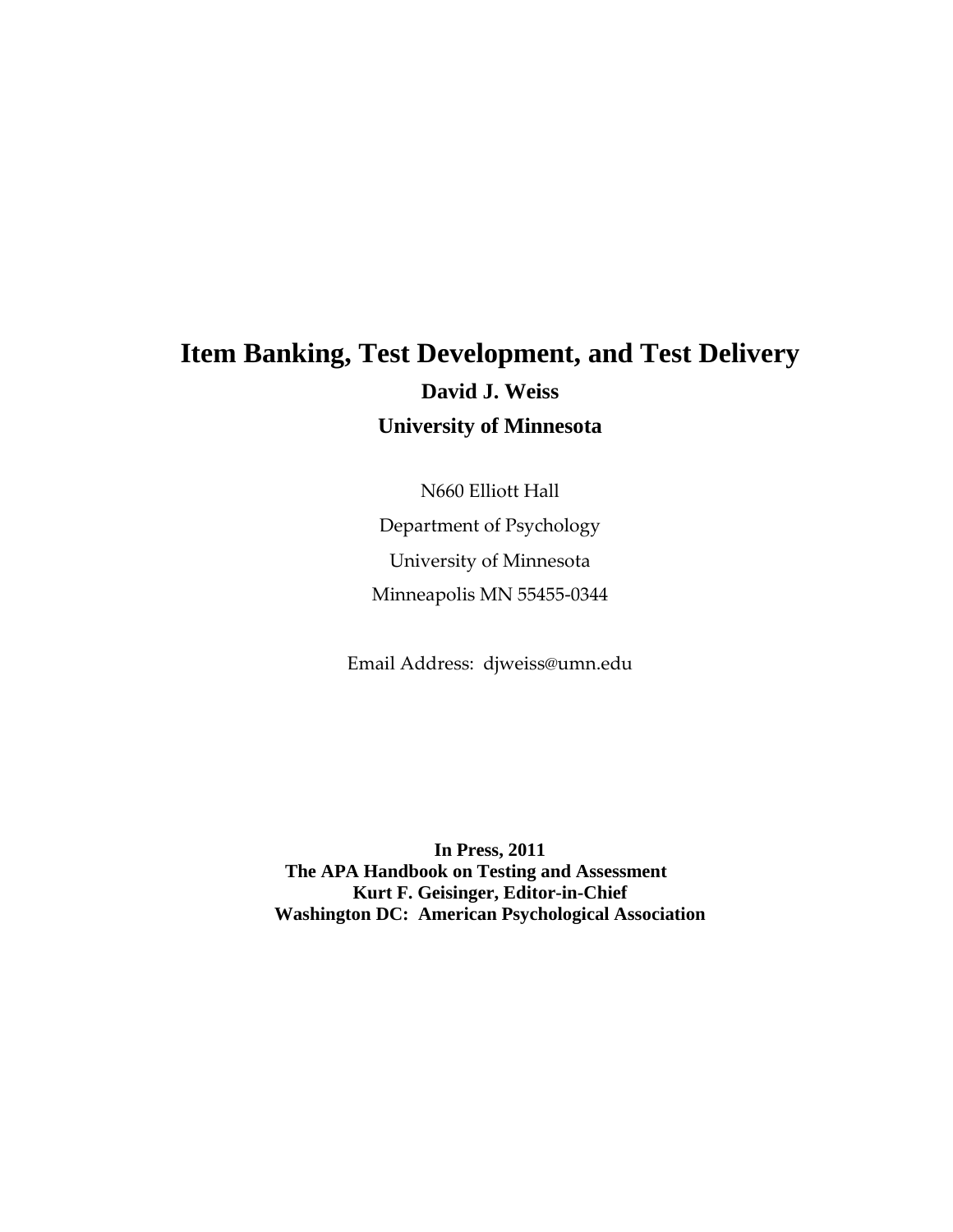#### **Item Banking, Test Development, and Test Delivery**

The paper-and-pencil test that dominated psychological, educational, personnel and other applications of testing for the majority of the twentieth century was born in the second decade of the 1900s in response to the personnel needs of World War I (Dubois, 1970). With the need to screen and classify large numbers of recruits rapidly and efficiently, the then predominant mode of testing by individual psychologists was not able to meet the demands of the U.S. military. The multiple-choice test question was invented, tests were written and printed and given to groups of recruits –the first major implementation of group, rather than individual, testing.

Because of its efficiency, paper-and-pencil (P&P) testing spread rapidly into other fields that previously had relied on individually administered tests – education, intelligence testing, and other personnel testing applications. P&P testing also began to be used for measuring attitudes, interests, and other personality variables, thus permitting the recently born field of psychology to generate data on a wide variety of variables quickly and efficiently.

Although data acquisition using P&P tests was efficient, the process of test development – especially for larger testing programs – was anything but efficient. Figure 1 provides an overview of the major components of the test development process. For at least the first 50 or 60 years of P&P testing, maintaining a collection of items for any continuing testing program, including classroom testing, was a tedious process fraught with numerous opportunities for error. Test questions (items) were frequently written, or perhaps typed, on index cards. The cards were kept in file drawers, sometimes separated into content classifications. When item statistics were available on items, they were frequently written on the backs of the cards, identified by test form and date. To create a test, the test developer would manually search the file drawer, review the content and statistics for an item, and put it aside if selected for use in the test. When a sufficient number of cards had been selected, they might be reviewed by others, and some replaced from the file drawer while returning the rejected items. There were obviously many opportunities for item cards to get lost, misplaced, or misfiled.

Once an appropriate set of items had been selected, the cards would be manually ordered in the desired order, and then typed onto a duplicating master. If an alternate form was needed, the order of the cards would be modified and a new test again typed from the cards. Of course, the typed test forms had to be completely proofread each time to ensure that the test items had not been inadvertently changed from the text on the index cards. The next steps, which are still necessary today for P&P tests, were duplication, collation, shipping (if required), distribution to the examinees, collection of answer sheets and booklets after administration, and scoring. Between the mid-1930s and through the end of World War II, only the largest testing programs had access to machines that could scan the answer sheets and provide scores. The alternative for the vast majority of testing programs was hand scoring of the answer sheets: a template was placed over each answer sheet and the number of marked answers was manually counted – a procedure also fraught with the potential for error; moreover, the entire paper-based process was obviously inefficient and time-intensive.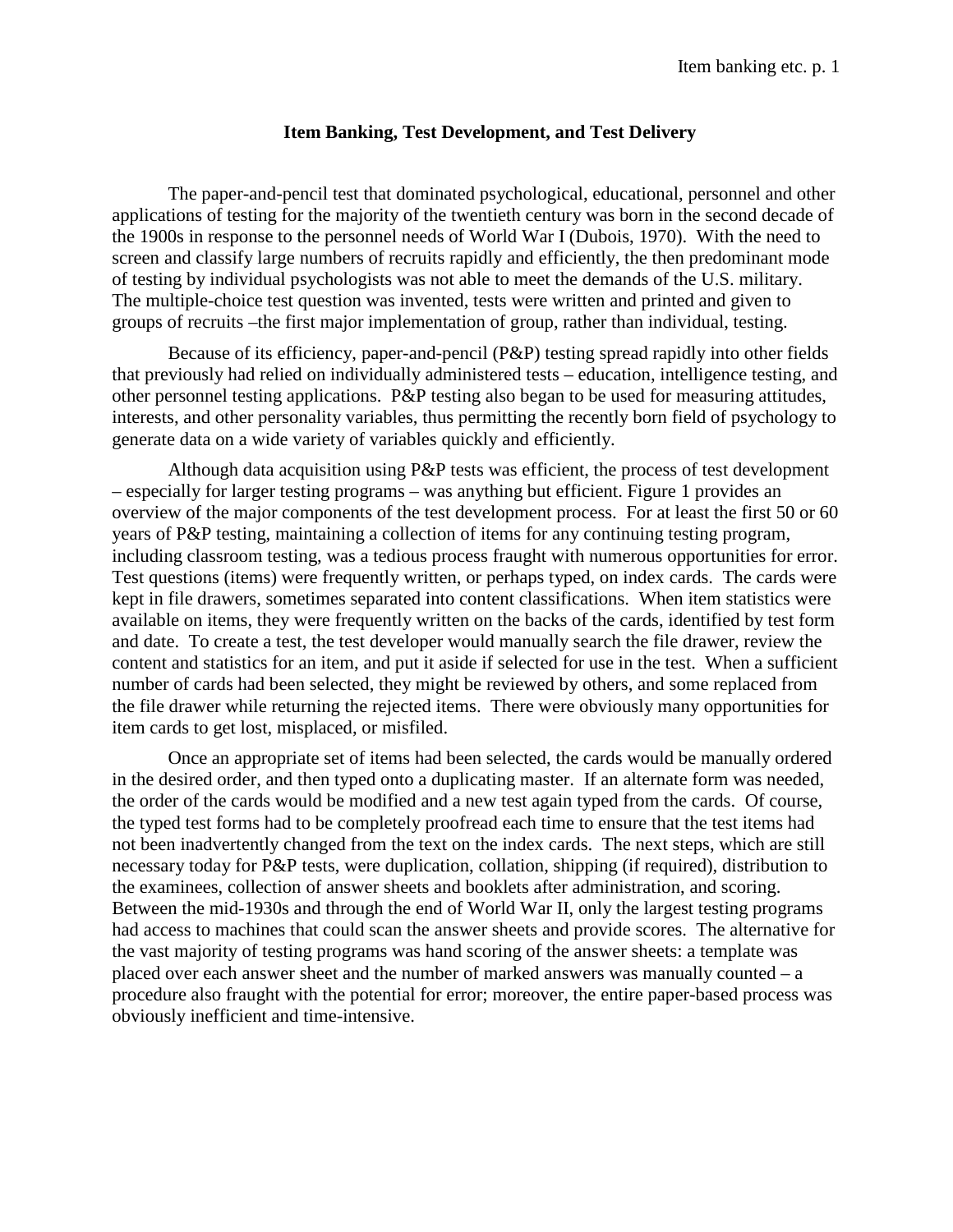

**Figure 1. Major Components of the Test Development Cycle**

## **The Impact of Technology on Testing**

As with many aspects of our lives after World War II, technology began to impact testing. The first impact was on the error-prone and labor intensive test scoring process. Less expensive optical scanners began to appear in the early 1950s that were capable of reading answer sheets, comparing the scanned answers to a set of correct or "keyed" answers and producing a score (and in some cases multiple scores) for each answer sheet scanned. The early machines were very large and expensive devices that were not true computers, but provided some basic functions that were similar to computers – they effectively were "business machines" designed for a specific purpose. They were slow and temperamental and sometimes had reliability problems, but were considerably more efficient, less expensive, and likely more accurate than the hand scoring process using templates. Because of their expense and temperament, the machines were maintained by specialized staff, and answer sheets had to be mailed to the scoring organization and results mailed back to the test user. Thus, this process eliminated the labor necessary to hand score answer sheets, but created delays both in the transport of the answer sheets and in their processing at the busy scanning centers.

Initially, these machines did not provide any group summaries of results. If an "item analysis" was desired, the item responses could be output on punch cards and the cards could be run through other "business machines" to obtain basic frequency counts that could be used to hand-compute classical item difficulties. Other statistics, such as point-biserial correlations, would have to computed by hand using calculators. Of course, the test development cycle would have to be completed by hand-entering the item statistics onto the backs of the index cards for review by the test developers so that poorly functioning items could be identified for exclusion or revision prior to use in future tests.

Computers began to be used in testing as they became more generally available in the early 1960s. Their first application was to replace the early scanners, providing somewhat more reliable scanning, faster scanning, and the capability to be programmed to incorporate item analysis results for a defined set of answer sheets. Computers also began to be used in that decade in some larger organizations (particularly universities) for more complete test analysis,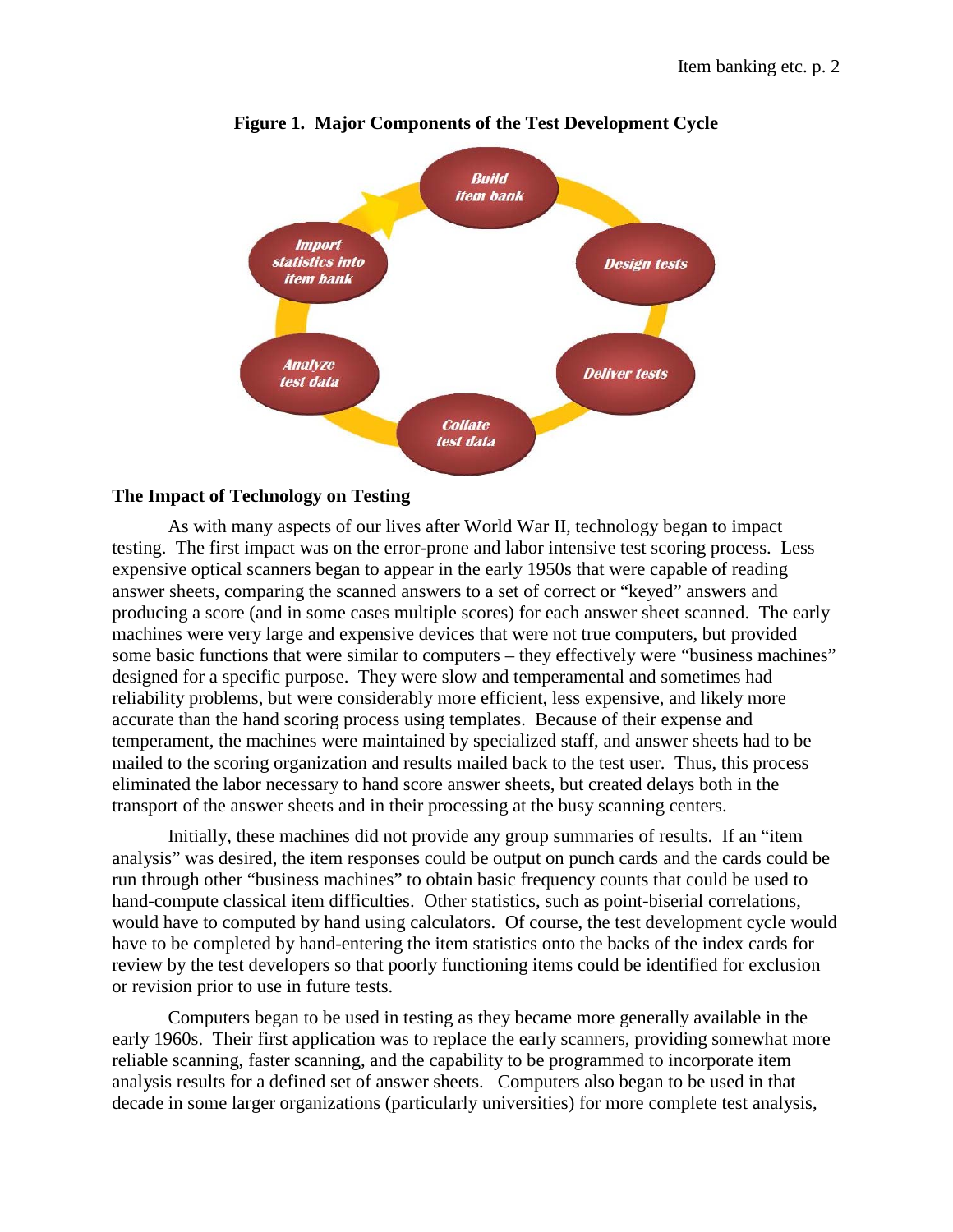including validity analyses and factor analysis. Although the early vacuum tube computers were somewhat unreliable and used rudimentary input-output devices (e.g., punched paper tape output) the introduction of the solid-state computer and more reliable input-output equipment improved their performance considerably. For the first time, psychometric analysis could be done without hand calculations, but the rest of the test development cycle still remained the same in 1970 as it had been for the last 50 years since the inception of the P&P test.

Minicomputers came on the scene in the mid-1970s as solid state computers began to shrink in size. These computers were one-tenth or less the size of the original solid state computers of the previous decade and extended computing power to many organizations and projects that did not have them previously. Their impact on testing was relatively minimal, with one exception noted below, except for making scanning and basic item analysis more widely available and less expensive.

#### **THE PERSONAL COMPUTER IMPACTS TESTING**

Major changes in the way tests were developed, analyzed, and delivered began to occur with the introduction of the personal computer (PC) in the mid-1980s. This impact can be divided into three phases – storing items, banking items and assembling tests, and delivering tests.

#### **Storing Test Items**

As a labor-saving device for the production of manuscripts and other documents, the PC came with word processing software that could be adapted for other purposes. Thus, one of the first uses of the PC in testing was to allow test developers to store test items in word processing software. Word processing software allowed test developers to type their items only once, then select them as needed to create a test. A new document would be opened and the text of stored items copied and pasted into the new document in the order in which the items were desired in the test. This process effectively removed the necessity to completely proofread a new test assembled from the master test item files, and made it easier to assemble alternate forms of tests when needed. All that was required from the test developer after a test was assembled was to check to see that all of the items were in the correct place, and that when the test was formatted that items did not break across pages – a considerable time saving from completely proofreading and correcting one or more forms of a test.

Some test developers adapted other standard PC software – notably spreadsheets – as item storage mechanisms. Again, the advantage was that item text could be stored, copied, and pasted to eliminate retyping. An added advantage was that the different pages of the spreadsheet could be used to separate items into subsets, perhaps representing the structure of a domain to be tested. A final advantage was that different cells in the spreadsheet could be used to store other data on the items and that information could be physically associated with the items, thus allowing both sides of an item "index card" to be stored together. Although word processors also allowed storage of the full "index card" for an item, spreadsheets were more flexible in their layout options and could more easily hold a wider variety of information on an item. Both word processors and spreadsheets allowed users to search for items that had specific values of an item statistic, but were generally limited to simple searches.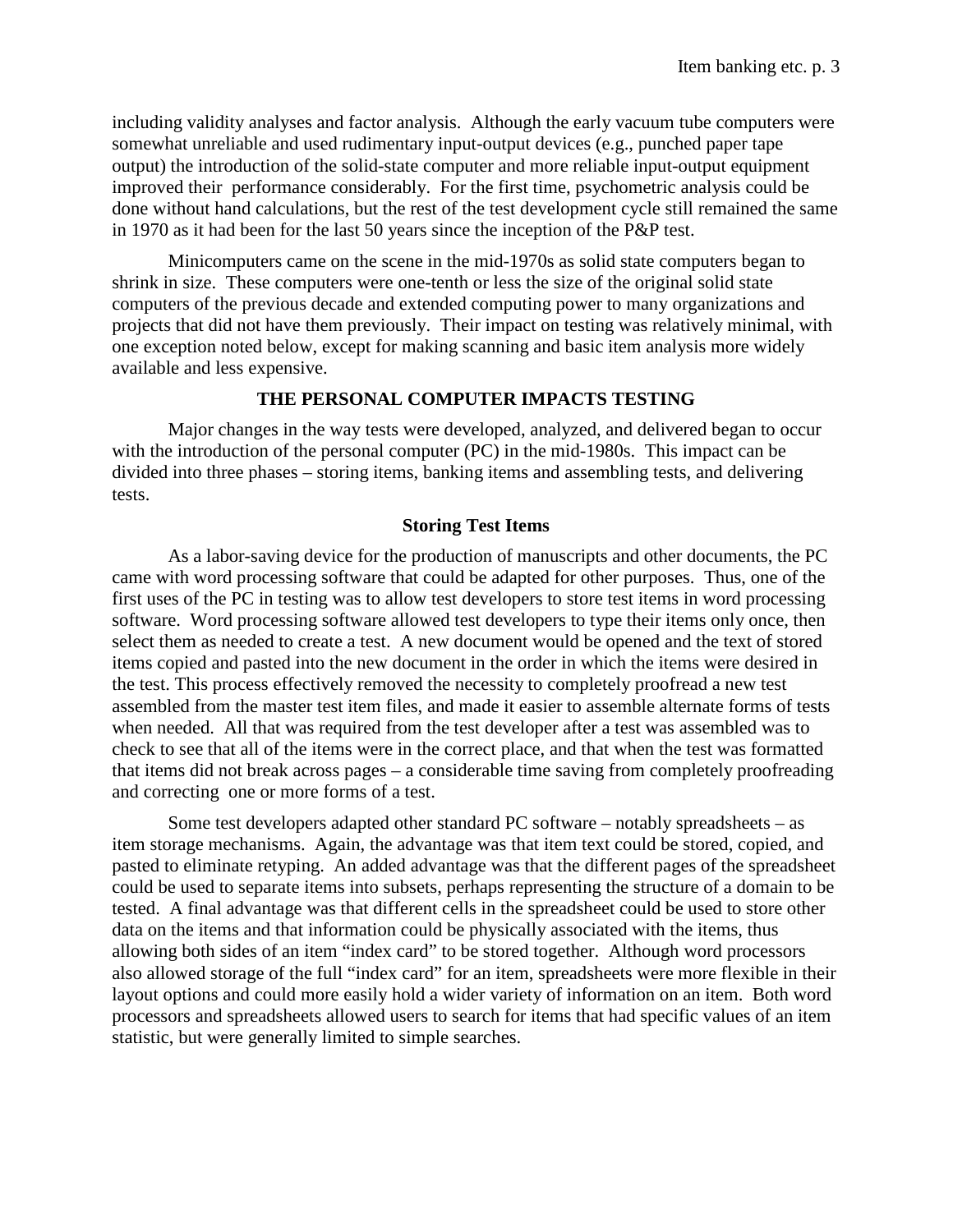## **Item Banking and Test Assembly**

The test development process improved dramatically as special purpose software was developed for item banking and test assembly (Vale, 2006). In the development of this type of software, an item bank was conceptualized as a database, and database software was programmed to perform the special functions necessary to maintain a testing program. Item text became one or more fields in a database, additional fields were defined for item statistics and other information, and the development of hierarchical structures to represent bank structures was facilitated by the item banking software.

## **DOS Item Banking Software**

Specialized item banking software first began to appear in the mid-1980s using the DOS operating system on PCs. These were generally text-based bankers that had very limited graphics capability, since computer displays and printers of that era were primarily text oriented. Thus, with the exception of the MicroCAT Testing System (Assessment Systems Corporation, 1987) which had relatively advanced graphics for its era, item bankers in the late 1980s were limited to tests that used items almost entirely comprised of text. They also had very limited formatting capabilities, in terms of fonts and special effects, since these were not supported by the line printers available at that time.

Nevertheless, the DOS-based item bankers greatly improved the efficiency of test development. Some had search capabilities that allowed the test developer to search through stored item information to identify items that had specified sets of characteristics – frequently permitting searching on multiple variables simultaneously – to identify candidate items for a specific test. Some permitted limited test formatting and page numbering, and many permitted the easy creation of multiple forms of a test.

At the same time that item bankers were simplifying and streamlining the storage of items and item statistics, and permitting test developers to assemble tests with specific characteristics, some special-purpose software extended test assembly capabilities even further. Most notable among these was ConTEST (Timminga, van der Linden, & Schweizer, 1996) which was designed to solve complex test assembly problems that involved a large number of constraints. ConTEST used linear programming methods to create one or more test that satisfied all the constraints imposed. It operated from item statistics, however, and the resulting tests had to be manually assembled from separate bankers or databases.

## **Windows Item Bankers**

While the DOS-based bankers began to change the way items were stored and tests were assembled, they were quite rudimentary compared to the Windows item bankers of the  $21<sup>st</sup>$ century [e.g., PARTEST (http://www.scantron.com/parsystem/), LXRTEST (http://www.lxrtest.com/site/home.aspx), and FastTEST(Assessment Systems Corporation, 2010b)] . Windows item bankers usually incorporate a complete point-and-click interface to allow the test developer to interact with a database structure designed specifically for purposes of item banking and test assembly, and can incorporate a range of types of graphic displays in items. The capability of printing tests with these bankers was greatly enhanced by the widespread availability of PC-compatible laser printers, beginning around 1990.

The most useful item bankers allow item banks to be designed to reflect the structure of the domain to be tested, which is frequently operationalized in a test "blueprint." The blueprint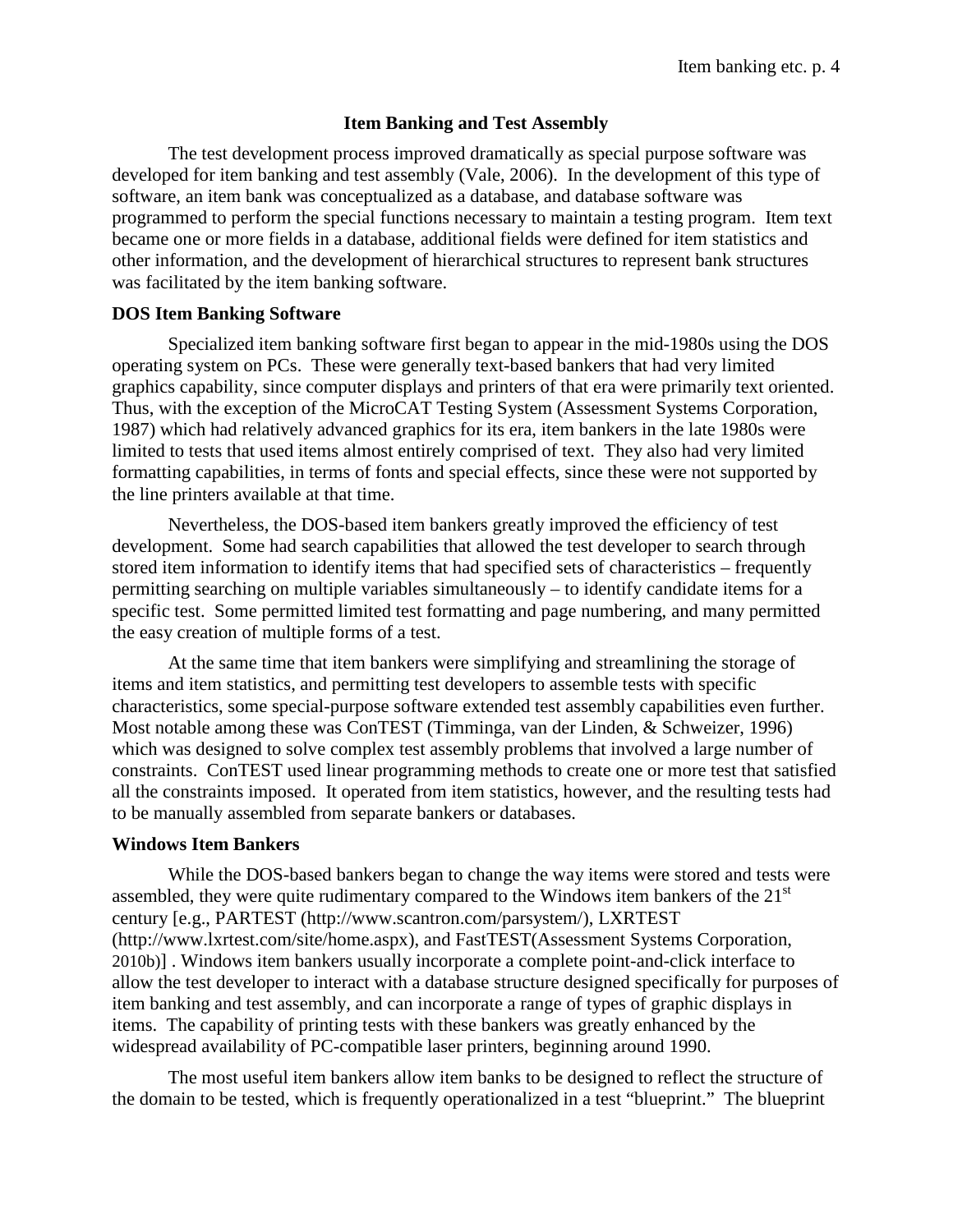is usually an outline or a hierarchical structure that delineates the structure and subdomains of the primary domain, frequently with additional levels of specificity. The number of levels in a bank hierarchy is determined by the structure of the domain, sometimes combined with characteristics of the test items. Figure 2 shows an item bank structure from the FastTEST Test Development System (Assessment Systems Corporation, 2010b) for an introduction to psychological measurement item bank.



# **Figure 2. Bank Structure for an Introduction to Psychological Measurement Item Bank**

In addition to storing item text and any related graphics, item bankers allow storage of other information associated with each item. These, of course, will include item statistics. Some bankers are designed only for use with classical test theory statistics – item difficulty (proportion correct) and item discrimination (biserial or point-biserial correlation) – while others allow storage of item parameters from item response theory (IRT; see chapter xxx) and display of IRT item functions (e.g., Figure 3).

Other information stored on items includes the correct or keyed answer to the item, tests in which it has been used, name of the item writer and date created, special user-supplied statistics (e.g., Angoff rating), keywords that characterize the items, and other notes concerning the item. The information associated with each item is typically organized in a set of tabs for easy access. For example, FastTEST has five tabs: Item Identifier (including keywords and description), Item Text (using a full-featured built-in word processor), Item Information (item type, keyed responses, author, source), Statistics (both IRT and classical), and Notes.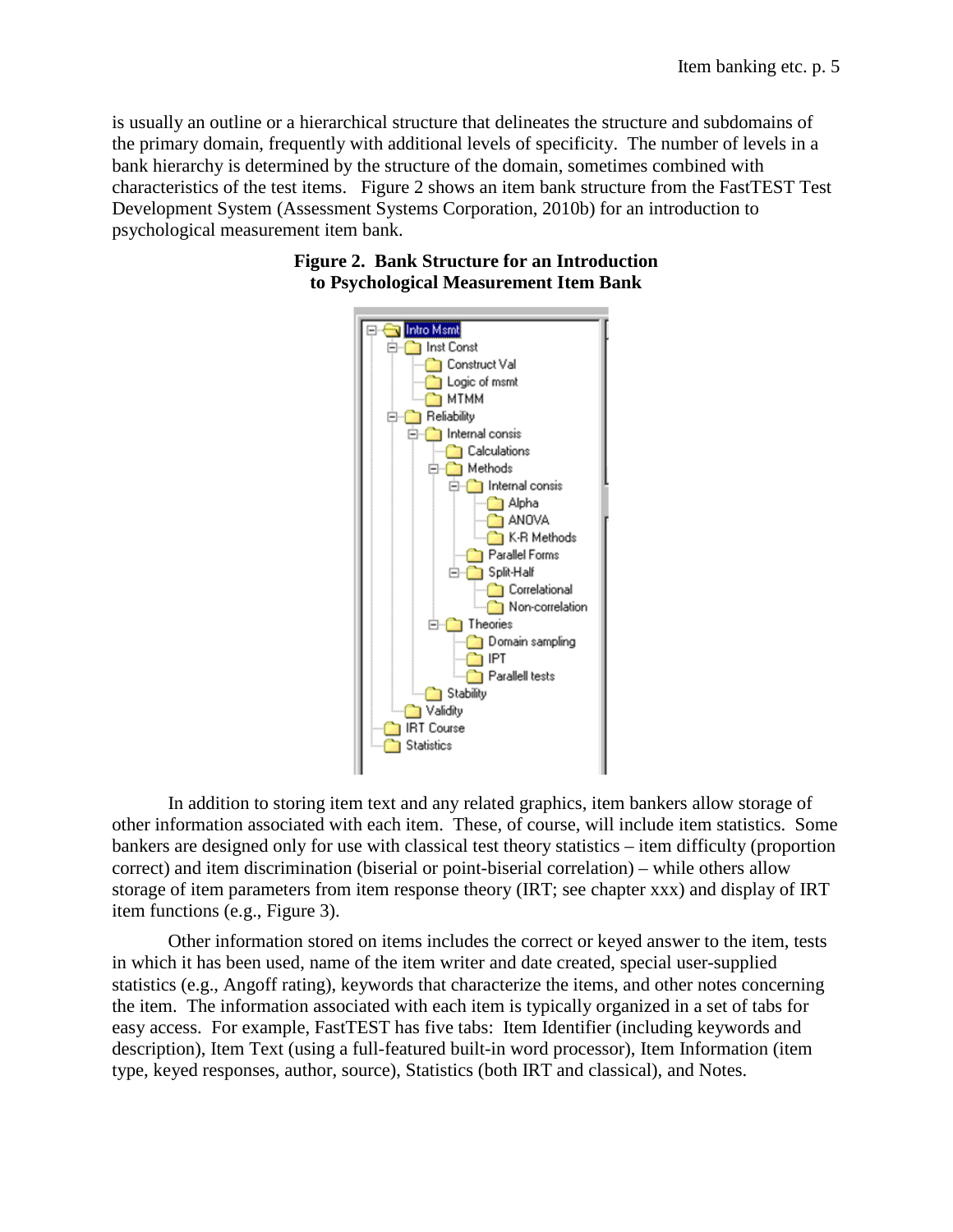## **Figure 3. FastTEST IRT Item Response Function and Item Information Function for an Item**



## **a. Item Response Function**

## **b. b. Item Information Function**

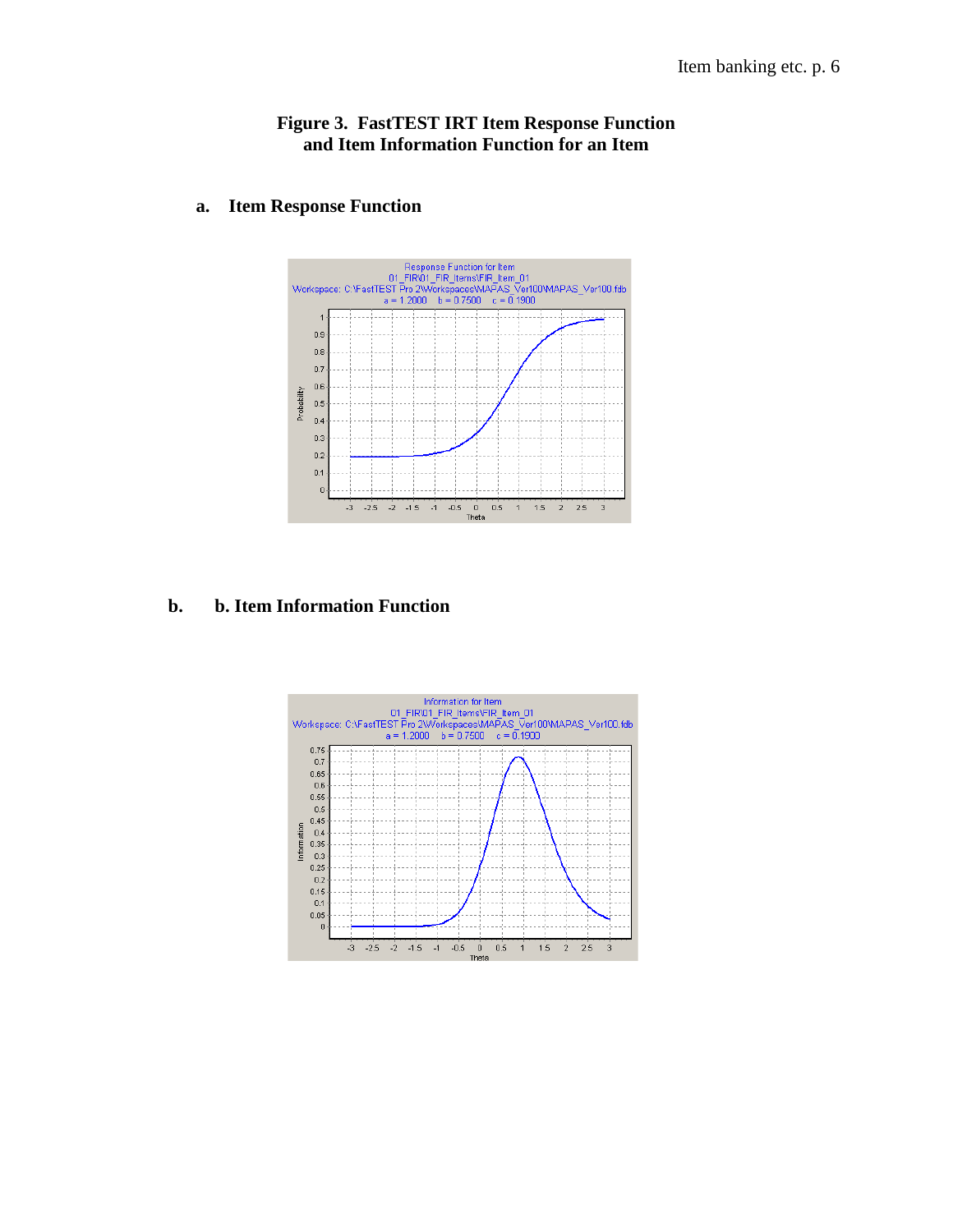Thus, using multi-part and multi-field records in a database system, Windows item bankers replicated, automated, extended, and greatly improved the efficiency of the functions of the index cards originally used for test item storage and retrieval. In addition, however, computer-based database systems also have the capability of permitting highly efficient and virtually error-free search and retrieval. Windows item bankers capitalize on these capabilities to permit efficient and effective test assembly.

For simple test assembly, a test of a specific number of items can be randomly selected from an item bank, or portions of an item bank. The latter approach would be used in successive cumulative searches to create a test that has a specific content structure with proportional representation of a larger content domain.

For constructing tests with deliberate non-random item selection, item bankers allow intelligent searching of information on items. Figure 4 show the item search window from FastTEST. As the figure shows, items in a bank, multiple banks, or portions of a bank can be specified to be searched. Searches can be implemented within most of the fields in the item record. Item identifiers, keywords, and item descriptions frequently include content or item type information that is not included in the item bank structure, allowing item subsets to be identified that have specific content or structural characteristics (e.g., all free-response items, if that information is included in any of these fields). In addition, Figure 4 shows that separate or simultaneous searches can be made on all the psychometric data stored for each item. For classical test assembly, item-total correlations (discriminations) in a given range can be searched for, while at the same time searching for items that have *p*-values (difficulties) in a desired range. Searches of this type can be combined with content searches either by restricting the portion of the item bank searched to a particular content subsection of the item bank or by simultaneously limiting the statistics search within item subsets that match content search criteria.

When IRT item statistics/parameters are available in the item records, item banks or portions thereof can be searched for various combinations and ranges of the IRT discrimination, difficulty, and pseudoguessing parameters. For more sophisticated IRT test assembly, FastTEST allows searches on item information, thereby helping the test developer create tests with a desired test information function. For example, a test developer might implement successive cumulative searches for items that have their maximum information values within specified ranges of the trait  $(\theta)$  and for which the maximum information values are contained within a designated range. The result would be a set of items (if they existed in the bank) that had high maximum information throughout the  $\theta$  range of the combined searches. In all cases, item bank searches frequently occur in a second or two, with slightly longer times for very large banks.

The result of an item search in an item banker is typically a list of items that meet the search criteria. Given that subset of items (akin to looking through the card file drawer and selecting a tentative set of items) the test developer then will usually select the items to include in the final test. This can be done in several ways. One approach is simply to randomly select a subset of items among the items that meet the search criteria. A second is to browse through the item text and other information on the items and manually select items from the searched pool of item candidates. In either case, items are added to the test with a simple click of a mouse.

Once the items that will comprise the test are selected, the next step frequently is to reorder the items in the test as desired. In a Windows item banker, this can be done by drag-anddrop within the item list that comprises the test, if a defined order is desired, or by randomly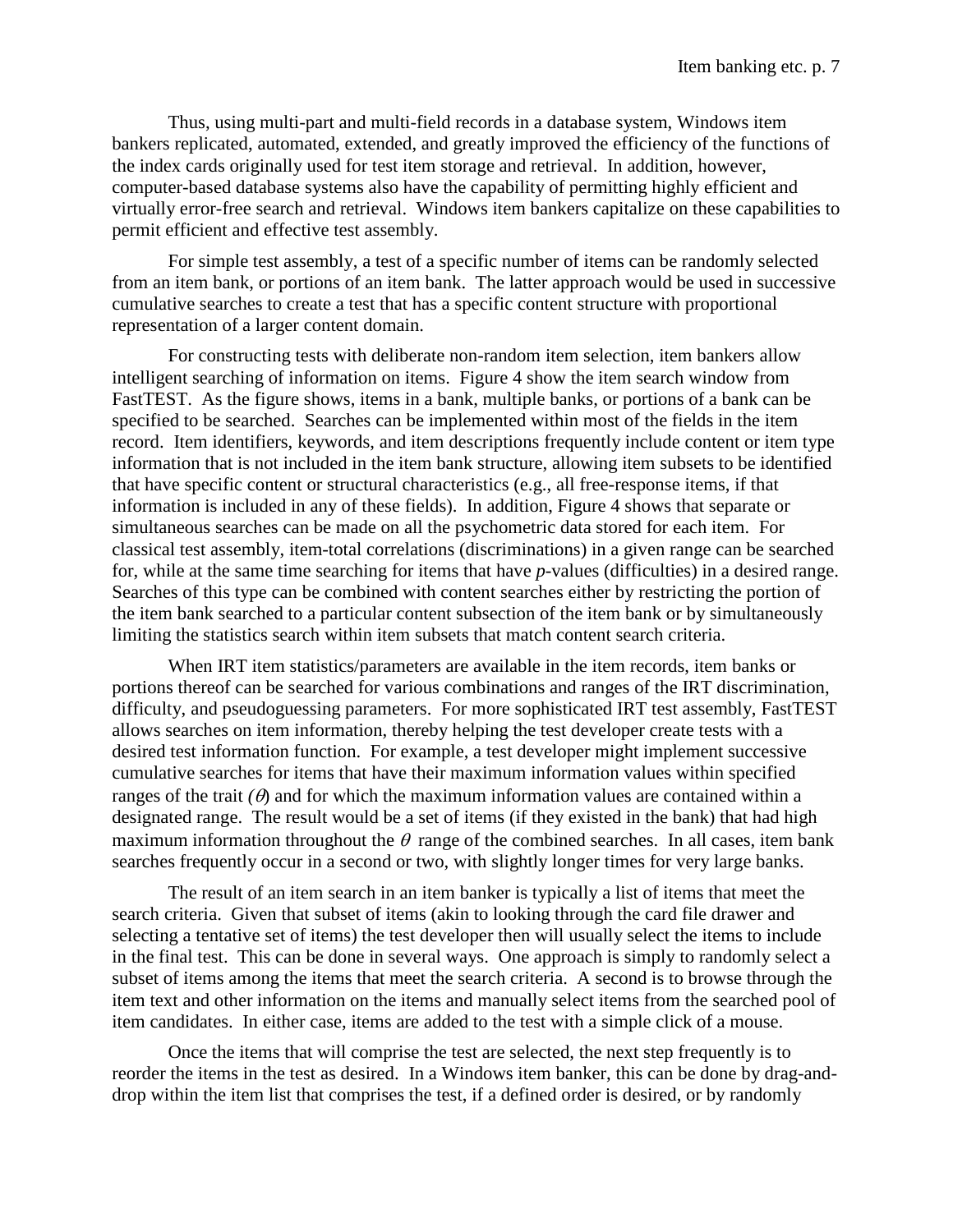scrambling the items. If alternate forms of the test are needed, with a click of the mouse the test constructor can create any number of randomly scrambled alternate forms.

| <b>Folders to search:</b>                   | C. All Items Within Selected Folders.<br>C Item With the Following Unique ID: |   |         |                          |     | $\boldsymbol{J}$ OK |                          | X Cancel  |
|---------------------------------------------|-------------------------------------------------------------------------------|---|---------|--------------------------|-----|---------------------|--------------------------|-----------|
| <b>V</b> Entire Workspace                   |                                                                               |   |         |                          |     |                     |                          |           |
| Intro Msmt<br>Inst Const<br>Classical meth  | <b>G</b> Items Matching the Following Criteria:                               |   |         |                          |     |                     |                          |           |
| Empirical scal<br><b>IRT</b>                | Item Identifier:                                                              | г |         |                          |     |                     |                          |           |
| CAT<br>Scaling                              | Keywords:                                                                     | г |         |                          |     |                     |                          |           |
| Likert<br>Pair comparis                     | Description:                                                                  | г |         |                          |     |                     |                          |           |
| Types of inst<br>ability                    | Author:                                                                       | г |         |                          |     |                     |                          |           |
| personality<br>Reliability                  | Source:                                                                       | г |         |                          |     |                     |                          |           |
| Generalizabil<br>Internal consis<br>Methods | Date Created between:                                                         | г | 4/29/03 | $\overline{\phantom{a}}$ | and | 4/29/03             | $\overline{\phantom{a}}$ | inclusive |
| Internal cc<br>Alpha                        | Item-Total Correlations between:                                              | г |         | 0.00                     | and |                     | 0.00                     | inclusive |
| <b>ANOVA</b><br>$K-R$ Me                    | P-Value between:                                                              | г |         | 0.00                     | and |                     | 0.00                     | inclusive |
| Parallel Fo<br>Split-Half                   | IRT a parameter (discrimination) between:                                     |   |         | 0.00                     | and |                     | 0.00                     | inclusive |
| Correla<br>Non-cc                           | IRT b parameter (difficulty) between:                                         | г |         | 0.00                     | and |                     | 0.00                     | inclusive |
| Theories<br>Domain sa                       | IRT c parameter (guessing) between:                                           | г |         | 0.00                     | and |                     | 0.00                     | inclusive |
| IPT<br>Parallell te<br>Inter-rater          | Max item info falls between theta of:                                         | г |         | 0.00                     | and |                     | 0.00                     | inclusive |
| Problems<br>Stability                       | Maximum item information values between:                                      |   |         | 0.00                     | and |                     | 0.00                     | inclusive |
|                                             | User 1 between:                                                               | г |         | 0.00                     | and |                     | 0.00                     | inclusive |
| $\Box$ Include subfolders                   | User 2 between:                                                               | г |         | 0.00                     | and |                     | 0.00                     | inclusive |

**Figure 4. Item Search Options in FastTEST**

Before a test is finalized, a test developer might want to examine the statistical characteristics of the test based on item statistics in the item bank. A few mouse clicks will make this information available in either graphical or tabular form. Figure 5 shows a frequency distribution of classical item difficulties in a test assembled with FastTEST; a similar graphic is available for item discriminations. If the test developer is not satisfied with the statistical characteristics of the test (before it is administered) she/he can drop and add items and instantly reexamine the revised test's statistical characteristics.

IRT item parameters are available, the banker can display a test information function (e.g., Figure 6), a test response function, and/or a test standard error function. The test information in Figure 6 shows that the test being assembled provides a considerable amount of information around a  $\theta$  value of +1.3 and very little information elsewhere along the  $\theta$  scale. It is, as designed, a good test for differentiating individuals who are below or above  $\theta = 1.3$ , but has little measurement precision outside a range of about  $\pm 1$  standard deviation around that point. This test provides virtually no precision for  $\theta$  values below average (0.0). Depending on the purpose for which the test was being built, revision of this test might be in order before it is used.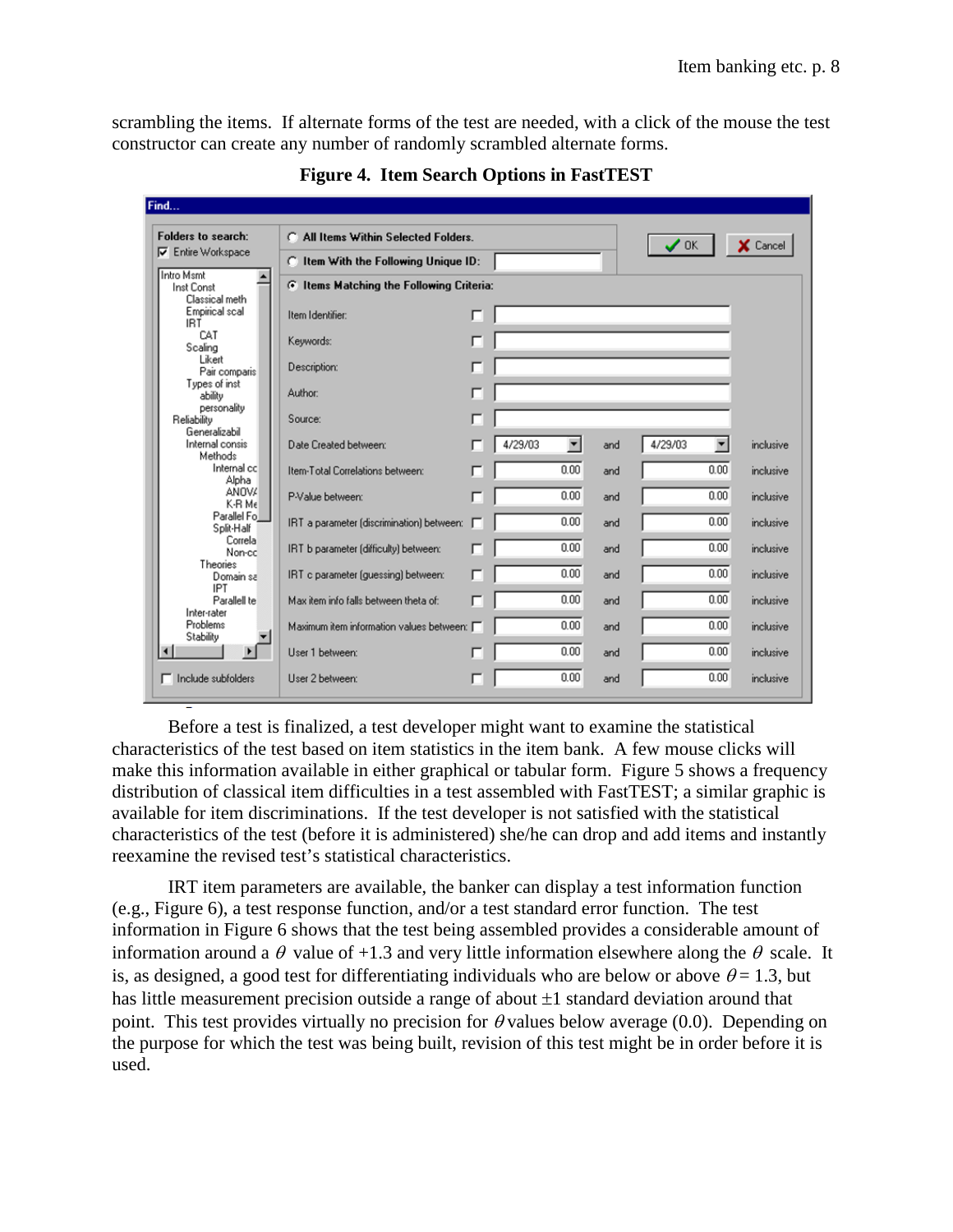

**Figure 5. Frequency Distribution of Proportion Correct for a 20-Item Test**





The final phase of item banking and test assembly is frequently one or more printed tests. Typically, item bankers will permit the insertion of instructions into the test document before it is printed. Most item bankers will also output a printed test with final or near final formatting. Some will output the test as an RTF file that then can be further formatted in a word processor prior to printing. They also will typically output a scoring key for each form of the test that they print. Of course, if no changes have been made in the items when they are formatted as the final test or when they are printed by the banker, no proofreading of item text is required.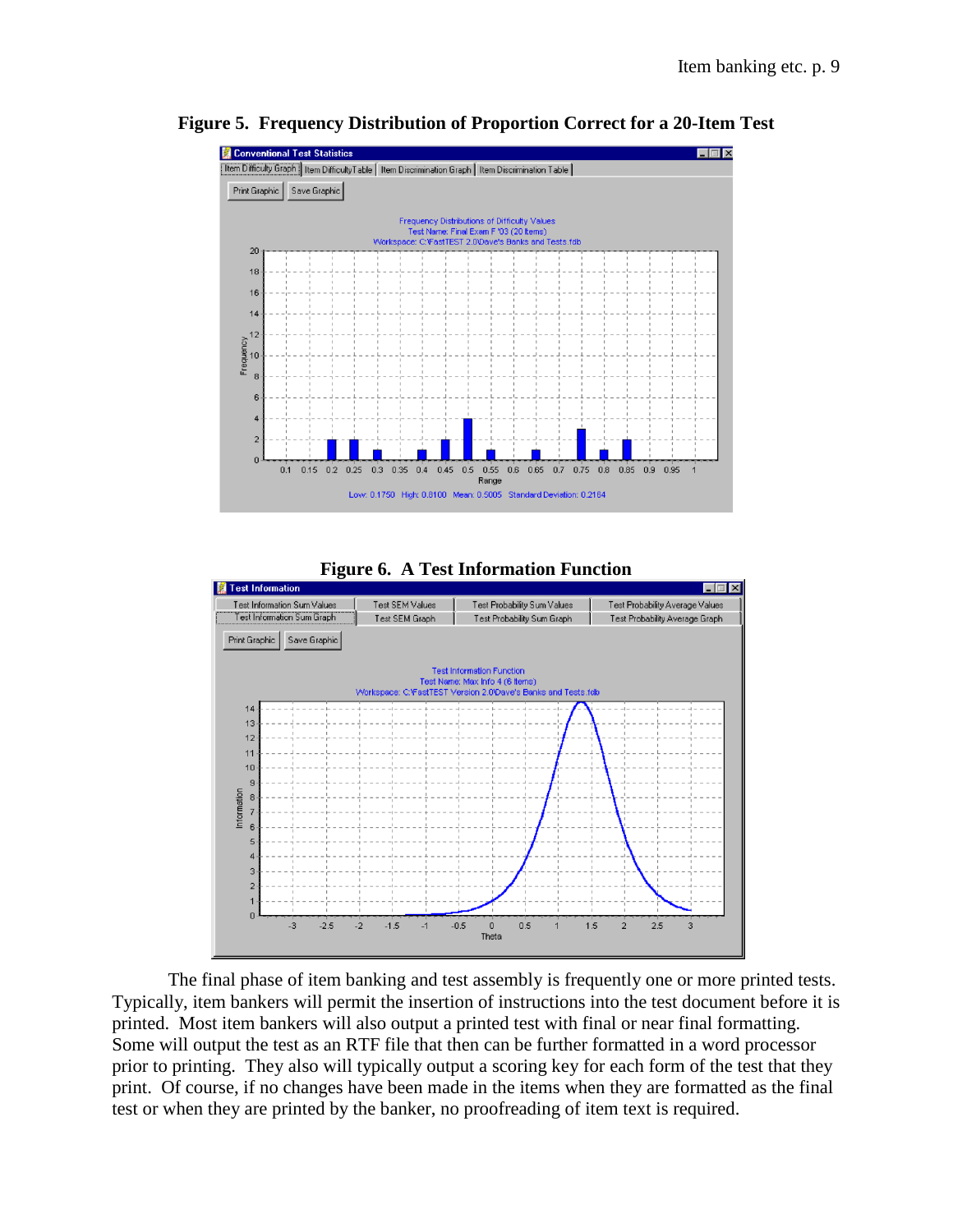The final component of the test development cycle is updating the item bank with item statistics from item analyses of the data from the P&P administered test. This can be done manually, with appropriate item statistics typed into the item record for each item in the bank. Or, more efficiently and accurately, item statistics output from item and test analysis software can automatically be imported into the item banker. For example, FastTEST includes a "wizard" that will import item statistics output from any item analysis software, thus completing the test development cycle.

Thus, the marriage of computer technology and database software designed specifically for testing has, in a short period in the history of testing, radically changed the way that tests can be developed. The key element is banking software that allows the user to create structured banks, search the banks on a wide range of criteria, and assemble tests based on both psychometric and content considerations. The process of creating a test has transitioned from a tedious and error-prone process that consumed many person hours to a simple process that can occur in a matter of minutes, once one or more properly constructed banks of test items have been entered into a well-developed item banking system.

#### **Electronic Test Delivery**

The major change in how tests are delivered was also a result of the introduction of the PC and, as for item bankers, with additional impetus from the availability of Windows software. Electronic testing, or computer-based testing (CBT), began in the early 1970s. CBT eliminates both printed tests and answer sheets – test questions are stored in the computer, displayed on a monitor, and answers are generally entered by keyboard and more recently by mouse. Early CBTs were delivered on mainframe time-shared computers (De Witt & Weiss, 1974). These were typically connected by dialup telephone modems operating at 10 or 30 characters per second connected to "dumb" character-based displays. It quickly became apparent, though, that this computer configuration was inadequate for test delivery. In addition to being limited to test items that were entirely character based, transmission and display time was far too slow and system response time of these early systems was far too unpredictable – processing of a single item response and transmission of the next item sometimes took 30 seconds or more.

In the mid-1970s minicomputers became available for testing research and were used for early delivery of adaptive tests by the author (e.g., De Witt & Weiss, 1976 ). Because these computers were dedicated to the single task of testing, and monitors were hardwired to the computer, system response time and display time were virtually instantaneous. They were, however, also limited to solely character-based test items. These systems, however, foreshadowed the primary improvements to be realized from CBT: (1) a fixed set of items could be administered in different orders to different examinees (2) different subsets of items could be administered to different examinees to achieve certain measurement objectives, (3) item response data were instantly captured and cumulated across examinees, and easily prepared for analysis, and (4) tests were immediately scored and individual reports could be prepared and available in seconds.

#### **Randomized Tests**

Randomized P&P test forms have been sometimes used in large testing programs to minimize copying among examinees in adjacent seats. In this application, two or three versions of a test are created with the base form randomized once or twice to create alternate forms. In CBT, the process of whole-test randomization can be extended to separate randomizations of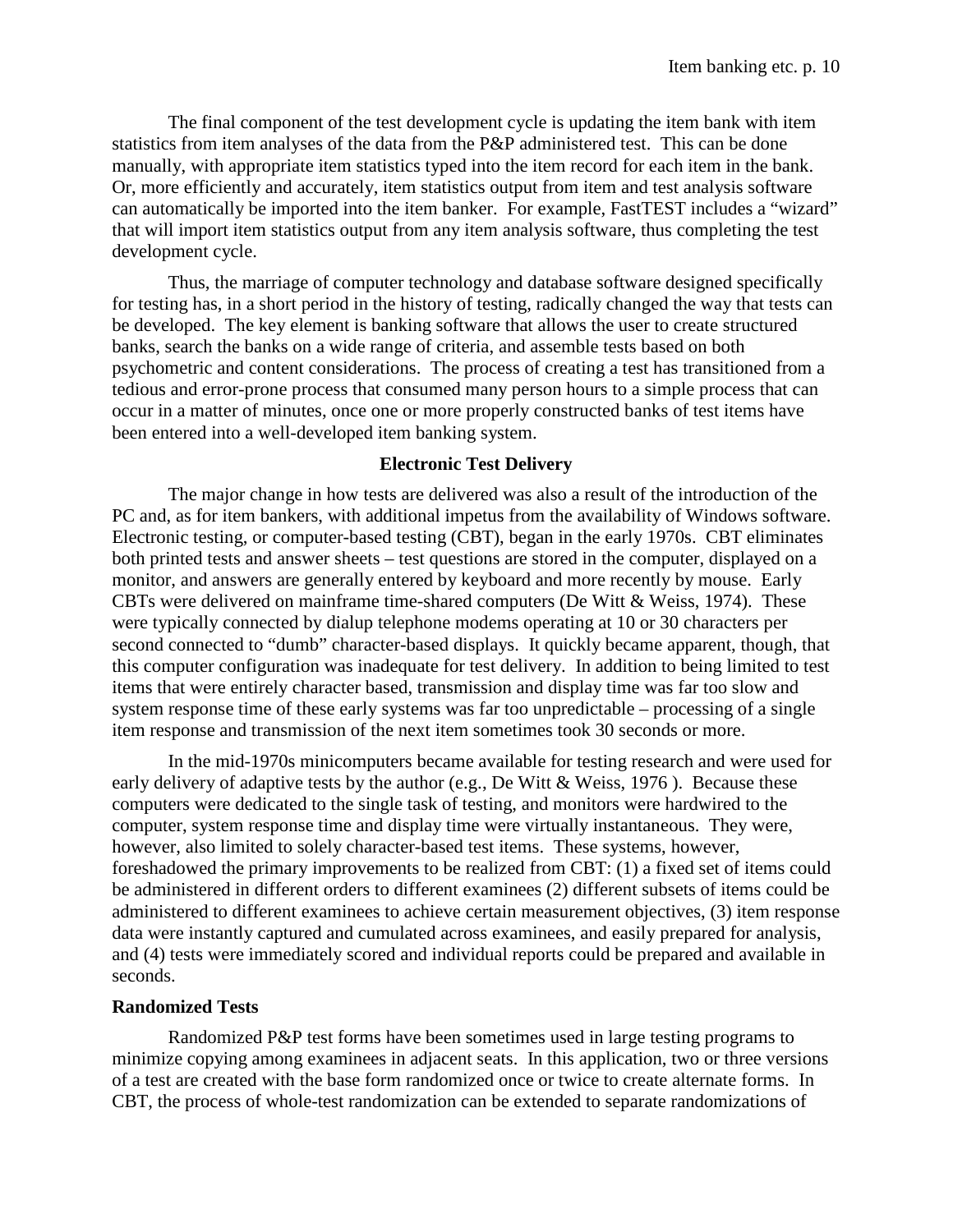item order for each examinee. This can be useful in CBT environments in which a number of examinees are taking the same test in the same computer lab, to minimize answer copying by students whose visual field might include another examinee's monitor.

A second form of CBT individualized randomization involves randomly selecting a subset of items from a larger domain of items. For example, an item bank might contain 200 items that define a specific content domain and any given examinee might receive 50 items randomly selected from that domain. This process results in a relatively unique set of items administered to each examinee (there will, of course, be random item overlap among examinees) and a random sequence of items administered to each examinee. A variation of random item selection uses a stratified approach to randomly select items from a domain that has been subdivided into subdomains. For example, a mathematics domain might be stratified by type of operation – addition, subtraction, multiplication, and division. A randomized CBT might be designed to administer ten items randomly selected from each subdomain to each examinee, for a test consisting of forty items. Both whole test randomization and subdomain randomization can be implemented with most PC-based testing systems [e.g., the FastTEST Professional Testing System (Assessment Systems Corporation, 2008) as well as Web-based testing systems [e.g., *FastTEST Web™* (www.fasttestweb.com)].

Random item selection thus explicitly implements the concept of "domain sampling" commonly articulated as the basis for reliability theory using classical test development methods as well as minimizes answer copying in a CBT environment. The process is, however, contradictory to the classical process of constructing some tests. In the first 60 or so years of P&P testing, some tests were (and still are) built with items in increasing order of difficulty, on the assumption that examinees performed better when they had a sufficient number of easy items at the start of the test to reduce test anxiety. Obviously, either strictly or stratified randomized CBTs cannot easily accommodate this rationale. Little to no research has addressed the effects of item randomization on examinees and their test scores as compared to tests built to accommodate warmup effects.

## **Intelligent Item Selection**

Contrasting with randomized item selection in CBT are tests that use intelligent item selection. There are three major types of these CBTs – linear-on-the-fly tests (LOFTs), sequential tests, and adaptive tests, each designed to implement different measurement objectives.

**LOFTs.** LOFTs are essentially fixed-length randomly selected tests with constraints (Thompson, 2008). They operate from a large item bank with IRT parameters available for each item. Items are pseudo-randomly selected, but the IRT parameters are used as the test is delivered to each examinee to monitor the psychometric characteristics of the test in real time, and the results are compared to psychometric targets defined in advance. As a result, tests for each examinee will have similar psychometric characteristics, but achieved using different subsets of items for each examinee. A major advantage is that of equalizing item exposure to increase the security of an item bank across tests that are administered over time to a large group of examinees.

**Sequential tests.**Sequential tests are typically designed to make classifications. These tests might be used in as school to make pass-pail decisions, in an employment context to make a decision to hire or not to hire, or in a professional certification program to determine whether an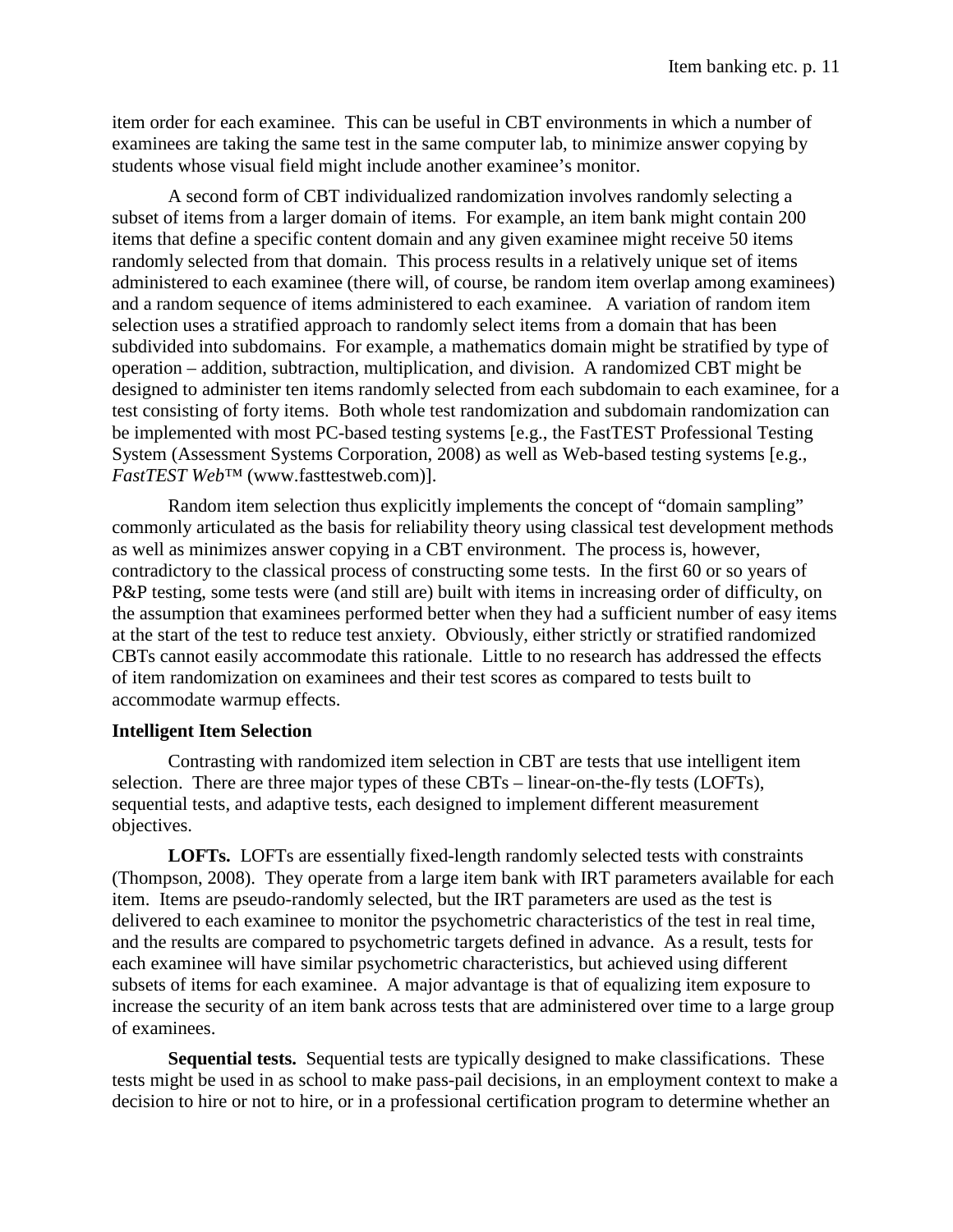individual meets specified certification criteria. Although some sequential tests use random item selection, the more effective tests use intelligent item selection to the extent that psychometric information on test items is used to order items prior to item delivery. Then, given the fixed item order, items are administered and scored one at a time. After each item is administered a classification algorithm, such as the sequential probability ratio test (Eggen, 1999; Reckase, 1983), is used to attempt to make a classification of the examinee. If a classification can be made within prespecified error tolerances, test administration is terminated for that examinee. If a high-confidence classification cannot be made, the next item is administered and the decision criteria again re-evaluated. The result is tests that can make accurate classifications very efficiently, with a minimum number of items for each examinee.

**Adaptive tests.** Computerized adaptive tests (CATs) implement "fully intelligent" item selection (Wainer, 2000; Weiss, 1985, 2004 ). Unlike sequential tests that use a fixed order of items and allow only test length to vary, the more advanced versions of CATs also allow each examinee to start their tests with different items and to receive quite different sets of test items.

There are a number of varieties of CATs; to some degree they all dynamically select items to be administered to each examinee based on their answers to previous items in the test. Some use prestructured item banks in which an examinee's next item is determined by a branching tree structure in which a correct answer to a given item results in a particular next item and an incorrect answer leads to a different item. Others divide items into subsets or "testlets" (Mead, 2006; Wainer, Bradlow, &Du, 2000; Weiss, 1974). In this approach, each "testlet" or mini-test, is scored and based on that score a decision is made as to which testlet is to be administered next. In yet another approach, test items are stratified by item difficulty (Weiss, 1973) or discrimination (Chang & van der Linden, 2003) and administered sequentially within or between strata.

The most flexible and, therefore, efficient CATs are the fully adaptive CATs based on IRT. These CATs are based on IRT item information functions (e.g., Figure 3b), which are transformations of the IRT item parameters. The use of information functions allows each examinee to start their test with a different item if valid prior information is available. Then, based on their answer to that item, a score is computed for that examinee, expressed on the IRT trait scale  $(\theta)$  using estimation methods that take into account which answer the examinee gave to the item (correct/incorrect, keyed/not keyed, or which rating scale alternative was selected) and the item parameters for that item. The updated score is then used to select the one unadministered item out of an entire bank that provides the most information for that examinee, which is also the item that maximally reduces the uncertainly associated with the  $\theta$  estimate (as expressed in the individualized standard error of measurement associated with the  $\theta$  estimate). One or more termination criteria are them consulted – these are typically a specified minimum value of the standard error and/or some maximum number of items. If the examinee has not met one of the termination criteria, the current  $\theta$  estimate is used to select the next best item and the process continues. When a termination criterion is met, the test is ended and the final  $\theta$  estimate and its standard error are recorded for that examinee.

CAT was first implemented primarily in the ability/achievement domain (Weiss & Betz, 1973). In recent years it has begun to be used in personality measurement (Reise & Henson, 2000) and in medical research by measuring patient-reported outcomes of medical processes and procedures (Reeve et al. 2007). Early CAT research in the ability/achievement domain (e.g.,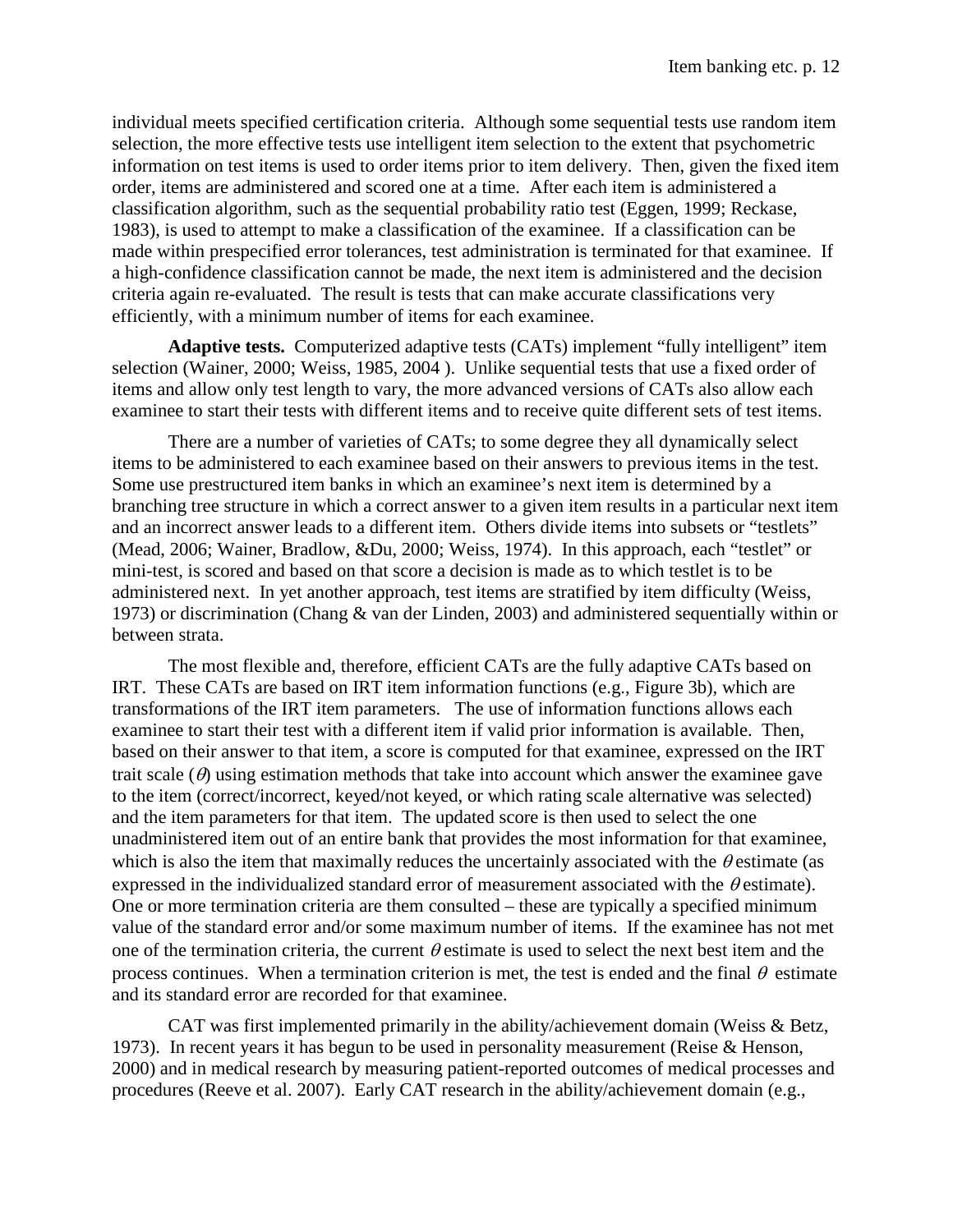Kingsbury & Weiss, 1983; McBride & Martin, 1983) indicated that CATs could measure with equal precision to that of conventional tests using at least 50% fewer items; these findings have been supported and extended in numerous applications (e.g., Mardberg & Carlstedt, 1998; Moreno & Segall, 1997). More recent research in the personality and mental health domains indicates that reductions in test length as high as 95% can be obtained on a general impairment scale, and 85% for measuring four subscales, with little or no reduction in measurement accuracy from full-length tests that use an entire large item bank (Gibbons et al., 2008).

The major advantage of CAT is the capability of designing and delivering efficient tests that measure all examinees with an equal level of precision. This means that in a CAT properly designed for this measurement objective, all examinees will be measured with the same standard error and minimum test length, an objective not easily achieved with any other kind of test. Obviously, because of the extensive real-time calculations necessary to implement CATs, they cannot be delivered by any other means than computers. The FastTEST Professional Testing System (Assessment Systems Corporation, 2008), in conjunction with CATSim (Assessment Systems Corporation, 2010a) permit the design and delivery of fully adaptive tests using IRT given an item bank of items with estimated IRT parameters.

## **Other Advantages of CBT**

**Data capture.** Because all forms of CBT involve electronic item delivery and the immediate electronic capture of item responses, all of the problems associated with printing and distributing test booklets and answer sheets, as well as the unreliability of the scanning process, have disappeared. Item response data in CBT are stored as each examinee answers each item and can be accumulated across examinees with ease. If the test are randomized, sequential, or adaptive, responses are automatically reordered into a common order to allow analysis. Depending on the software system, cumulated item responses can be immediately analyzed and the results available at any time, even on a real-time basis if desired.

An additional potential advantage of CBT is the availability of item response times. The PC can record the time from when the item is presented to the examinee to when she/he clicks the mouse to select an answer and/or clicks the "next" button to move to the next question. Although such item response times can be somewhat unreliable, careful analysis of them might result in additional information, beyond the correctness/incorrectness of an examinee's answers to assist in obtaining better measurements of the examinee's ability, attitude, or personality variables (Ferrando & Lorenzo-Seva, 2007).

**Instant reporting.** In addition to instant capture of item responses and instant scoring, CBT provides the capability of generating a wide variety of reports that can be displayed immediately to the examinee on completion of the test session (which can include multiple tests); to a testing room supervisor, proctor, or teacher; or can be printed or saved in electronic files for later use. These reports can be as simple as a certificate of completion of the test with a passing score, or as complex as a graphic plot of multiple test scores followed by a multi-page interpretation of test results. Obviously the combination of instant data capture and instant reporting permit test data and test results to be used for applied purposes far more quickly than was possible with P&P tests.

**New types of measurements.** A final major advantage of CBT is the capability of measuring variables that cannot be easily measured with P&P. This capability includes the use of detailed color graphics in test items, audio and video, and animation. The use of audio and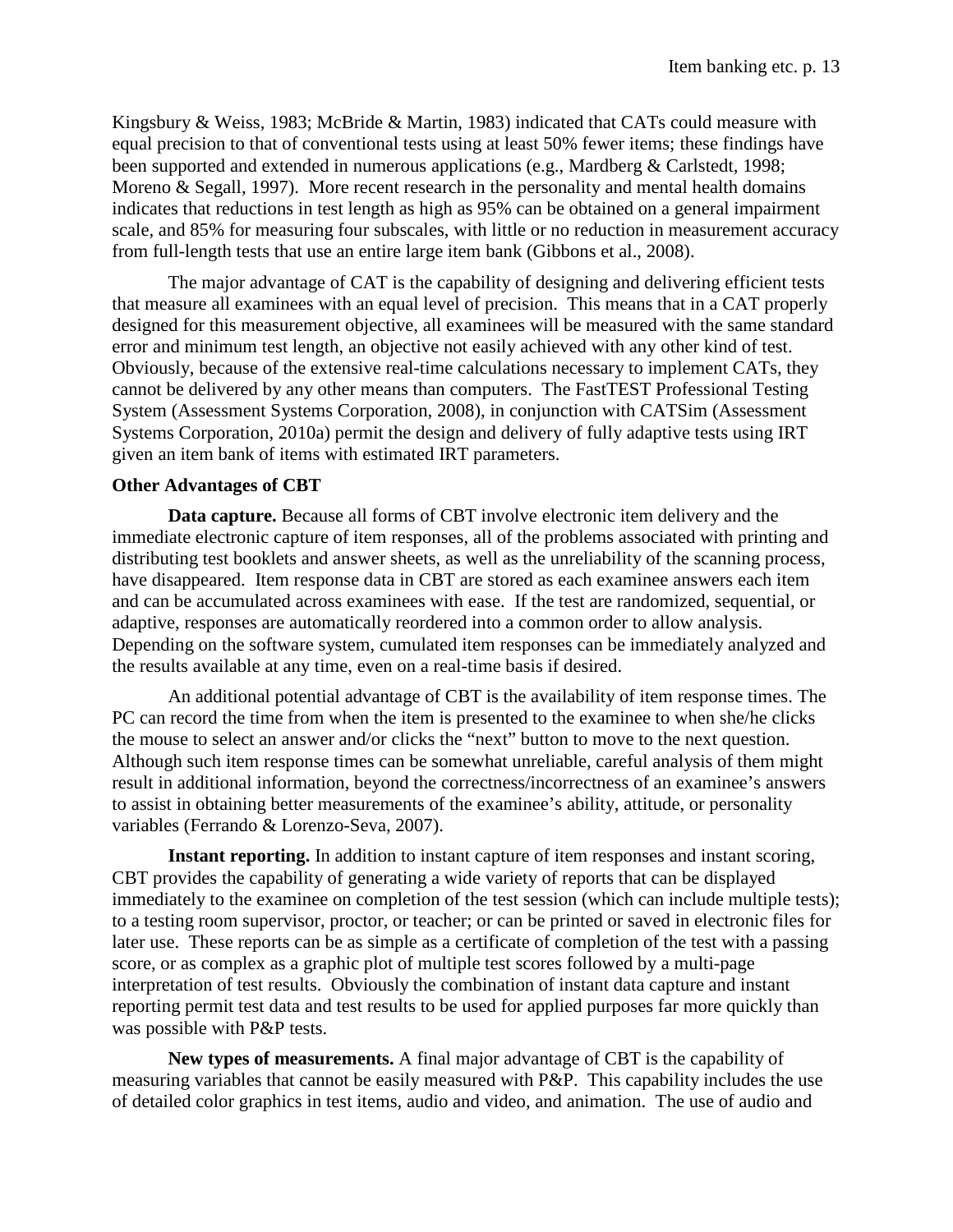video is especially useful in certain types of language testing in which language segments are spoken through headsets and presented to examinees for translation and other processing. Other language-related applications include presenting test items with an audio or video option to examinees who have reading limitations. More recently, innovative item types have expanded upon simple multimedia to include interactive simulations in an attempt to provide more fidelity to the measurement of complex processes.

CBT also allows the measurement of some abilities and other variables for which P&P tests are not optimal. For example, although memory is an important ability for success in academic environments and many jobs, there have been no major P&P tests of memory ability because measuring memory requires an interactive, individualized, and controlled process that would be very labor intensive. Such tests, however, could be easily developed in a CBT environment (e.g., Letz, 2003) where it is possible to control the period of time that material is displayed, to use a wide variety of material – words, phrases, audio clips, and video clips – and test for recall after specified time intervals. The process can also be made adaptive in that display and recall times could be individualized for an examinee based on their performance on earlier tasks.

Another type of new item that is uniquely computer-administered is the so-called "scenario" or problem-solving item. In this kind of test, a situation is described and the examinee is given a choice of various elements of information that pertain to the situation . After consulting the selected information, questions are posed to the examinee that then lead to other information sources. The process continues until some resolution is reached which, depending on the sequence of choices made by the examinee, could result in an adequate solution to the original problem, or solutions that are inadequate to various degrees (and, therefore, result in lower scores). This kind of interactive problem-solving test is most notable in the medical training (e.g., Dieckmann, Lippert, Glavin, &Rall, 2010) and licensing (e.g., [www.nmbe.org\)](http://www.nmbe.org/) environment where the "patient" presented in the original scenario is either "cured" or dies, or the sequence of choices made by an examinee results in some intermediate suboptimal state.

#### **THE INTERNET IMPACTS TESTING**

As with many functions performed by PCs, the rise of the Internet and the World Wide Web began to affect the test development and delivery process beginning in the late 1990s, as it has impacted many other areas of psychological research (e.g., Gosling & Johnson, 2010). Test development is frequently a process that draws on the expertise of a variety of personnel. In a large testing program, such as that of a school system or a licensing or certification organization, test items are written by a number of people with specific expertise, some of whom are geographically dispersed throughout a country or even different countries. Although it is possible to collect test items from remote experts by sending email files to a central location for item bank development, the Internet presented an opportunity to allow test items to be entered into item banks from any computer with access to it. Thus, once an item bank is developed, software systems such as *FastTEST Web™* (www.fasttestweb.com) allow item writers (with appropriate security safeguards) to access designated portions of item banks and to directly add new items to the banks.

A second stage of item bank development, also available for remote access in systems like *FastTEST Web™*, is item review and editing. Item reviewers and editors have different skill sets than item writers and are, therefore, likely to be different personnel and located at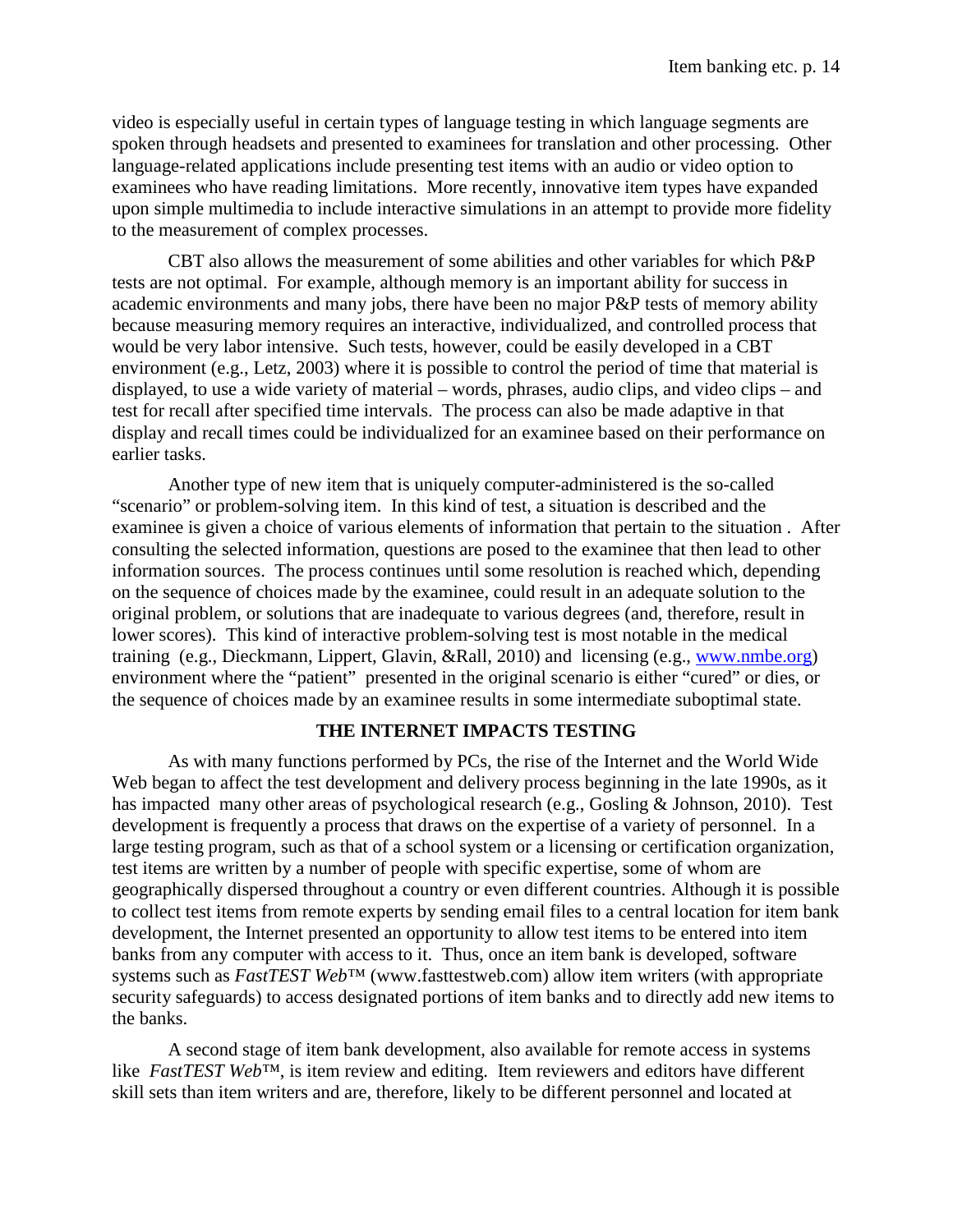different places. *FastTEST Web™* defines a different "role" for item editors and allows the test development supervisor to limit their activities to only items that are appropriate for review. Other roles include test assembly and test (versus item) review; each activity can be done remotely by any number of appropriate personnel at any location without the need for sending any material to a central location for processing. The result is an item and test development process that is even more efficient than that possible by the use of PC item bankers. Of course, Internet item bankers such as *FastTEST Web™* include all the functionality in item banking and test assembly as the PC-based item bankers, plus the capability of running a wide range of reports on banks and tests from any location. In addition, the tests developed through Webbased bankers can be printed or delivered directly through the Web to examinees at any location.

A major characteristic of PC-based CBT is that the test and test data are stored on individual computers on which tests are being administered, or on a network server that is hardwired to the testing computers. When tests are delivered on standalone computers, test data must be collected from each computer and aggregated for further storage and analysis. Although this process is easily automated to a degree, it still requires physical transmission of test data by some means. In addition, when the tests themselves are stored on independent testing stations, they must be individually installed and their existence on testing station hard drives can create potential item security problems unless the tests are well encrypted.

Internet test delivery solves these problems, although not without creating some others. In Internet testing, which has become very popular in recent years, tests are stored centrally, along with all the information necessary to score them (e.g., IRT item parameters or classical item option score weights). Items are sent through the Web, one or more at a time, presented to the examinee, and the response is accepted and transmitted back to the server. The next item, or set of items, is selected and presented and the process is continued until the test is completed. At the end of the test, as in PC-based testing, an assortment of reports is available for presentation to the examinee and/or other appropriate personnel. The advantages are, of course, that tests can be delivered to any computer that has Internet access, test items are not stored on the testing computer but rather appear only on the monitor screen, and all test data are instantly stored in a central database and are available for analysis at any time.

A number of new problems are raised by Internet testing, however (Naglieri et al., 2004). In PC-based testing, which typically has been implemented in testing centers or testing labs, monitors and other associated equipment can easily be standardized. Standardization involves specifying a defined set of conditions under which the measurements are obtained that are designed to control extraneous influences which might affect the measurements (and add error to them). Internet-delivered tests, however, frequently are administered to individuals using their own computers, which can be desktops, laptops, or notepads. These computers might have different display resolutions and different display sizes. As a consequence, the same test item might render differently on different computers. In the P&P testing era, standardization of the test material was heavily emphasized – a given test was always formatted and printed exactly the same way. With Internet testing, because of the various displays possible under certain remote test administration conditions, there is a danger that the characteristics of the display will degrade the standardization required for adequate measurement of some variables.

A second threat to standardization in Internet test delivery is that of the testing environment. P&P testing and the majority of applications of PC-based testing emphasized that test delivery should occur in a quiet well-controlled environment in which examinees could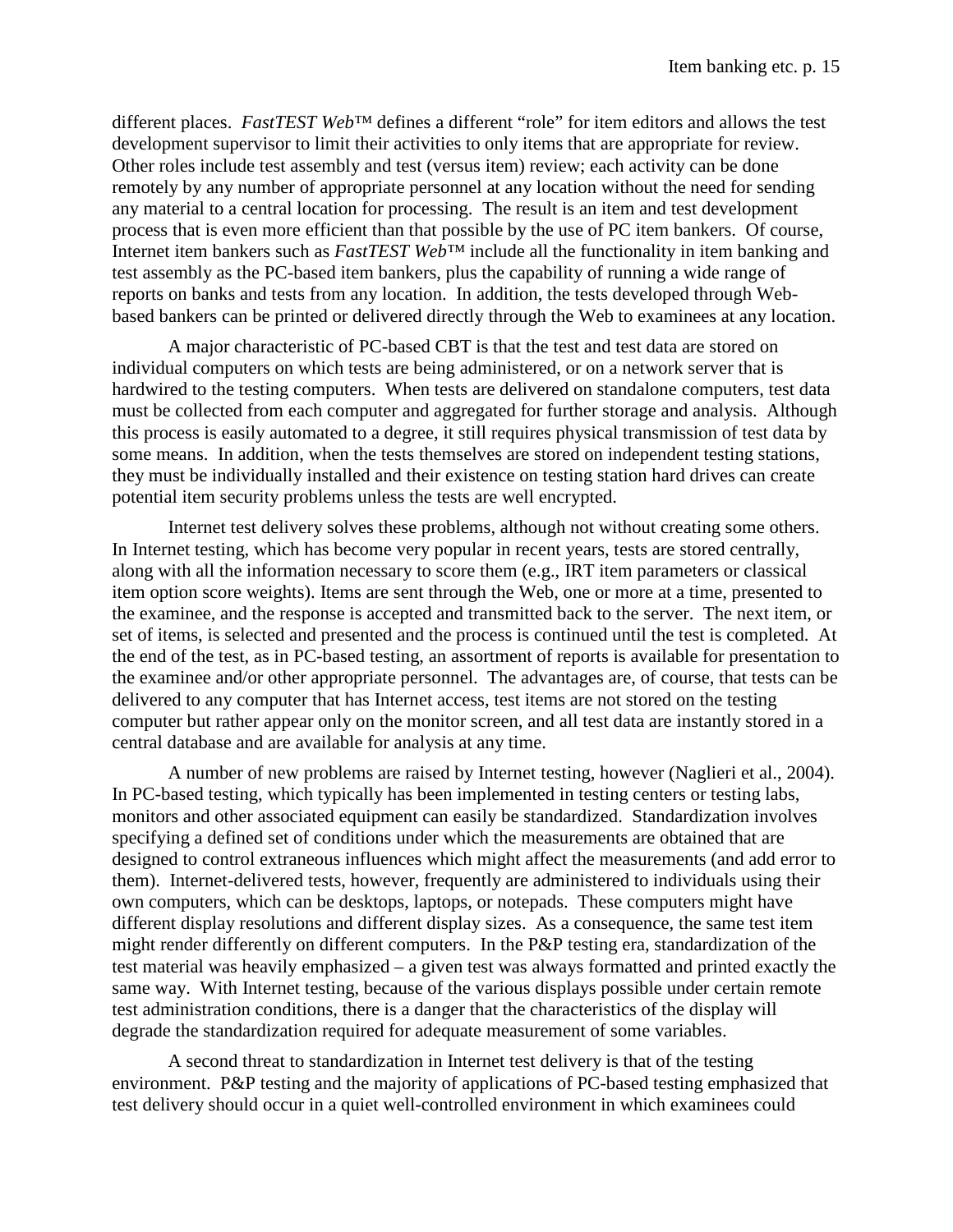concentrate on the tasks and questions posed in the test with minimal distraction. Test instructions were standardized, lighting and room temperature were controlled, and other outside influences were eliminated or minimized. Unless an Internet-delivered test is administered in a space devoted to testing or a location that is under the supervision of a test administrator, there is no control over the testing environment. To the extent that test scores can be influenced by nonstandardized testing conditions – noise, other people present, variations in temperature and lighting, and a host of other factors that might exist in non-standardized testing environments – scores from such tests cannot be relied upon to be as precise and valid as tests taken under controlled conditions.

When Internet-based tests are delivered in unsupervised environments, it is also frequently not possible to know exactly who is taking the test or what they are doing during test delivery. There might be other people available to the examinee who are being consulted during test administration, or in an extreme case someone other than the presumed examinee might complete the test or a portion of it. In addition, unless the test delivery software explicitly locks the examinee's computer from accessing its hard drive and simultaneously locks the Internet browser from accessing other Web sites, an examinee might access other electronic sources during the test in order to answer the test questions. Even under complete electronic lockout, an unsupervised examinee can access printed sources without the knowledge of the organization providing the test. It, thus, should be clear that unsupervised Internet test delivery is not appropriate for "high stakes" tests that are being used to make important decision about an examinee.

A final source of lack of standardization of Internet-delivered tests lies in the nature of the Internet itself. The Internet is basically an extremely sophisticated time-sharing system, but one that involves a great number of loosely networked computers. As such, there are always delays between when information is sent to when the sending computer receives the information that it requests. These delays can be minimal – a second or two – or quite a bit longer. But they always are unpredictable. They result from a combination of many factors, including the amount of traffic on the Internet, the speed of transmission over the various components of the system used for a message to reach its destination server and return, the speed of the server and the load on it when the message is received, and server processing time.

For many testing purposes, these delays might be relatively inconsequential, especially since many people have become accustomed to them. But the delays can accumulate in testing applications where items are delivered one item at a time, such as sequential testing and adaptive testing. In these applications, in addition to the system delays there are computations that must be done between each item delivery, thus potentially exacerbating the delays. Delays of several seconds between items can result in a testing experience that is less than optimal for many examinees, and their unpredictability might be a source of test anxiety for some examinees.

#### **CONCLUSIONS**

The first 60 or so years of psychological, educational, and personnel testing were dominated by the paper-and-pencil test. Item banking, test assembly, and test scoring were entirely manual procedures that were labor intensive, tedious, and prone to errors. Tests were highly standardized, as were conditions of administration. Changes began to occur with the introduction of electronic optical mark readers which reduced test scoring to a relatively accurate partially automated procedure that dominated standardized testing for many decades. But the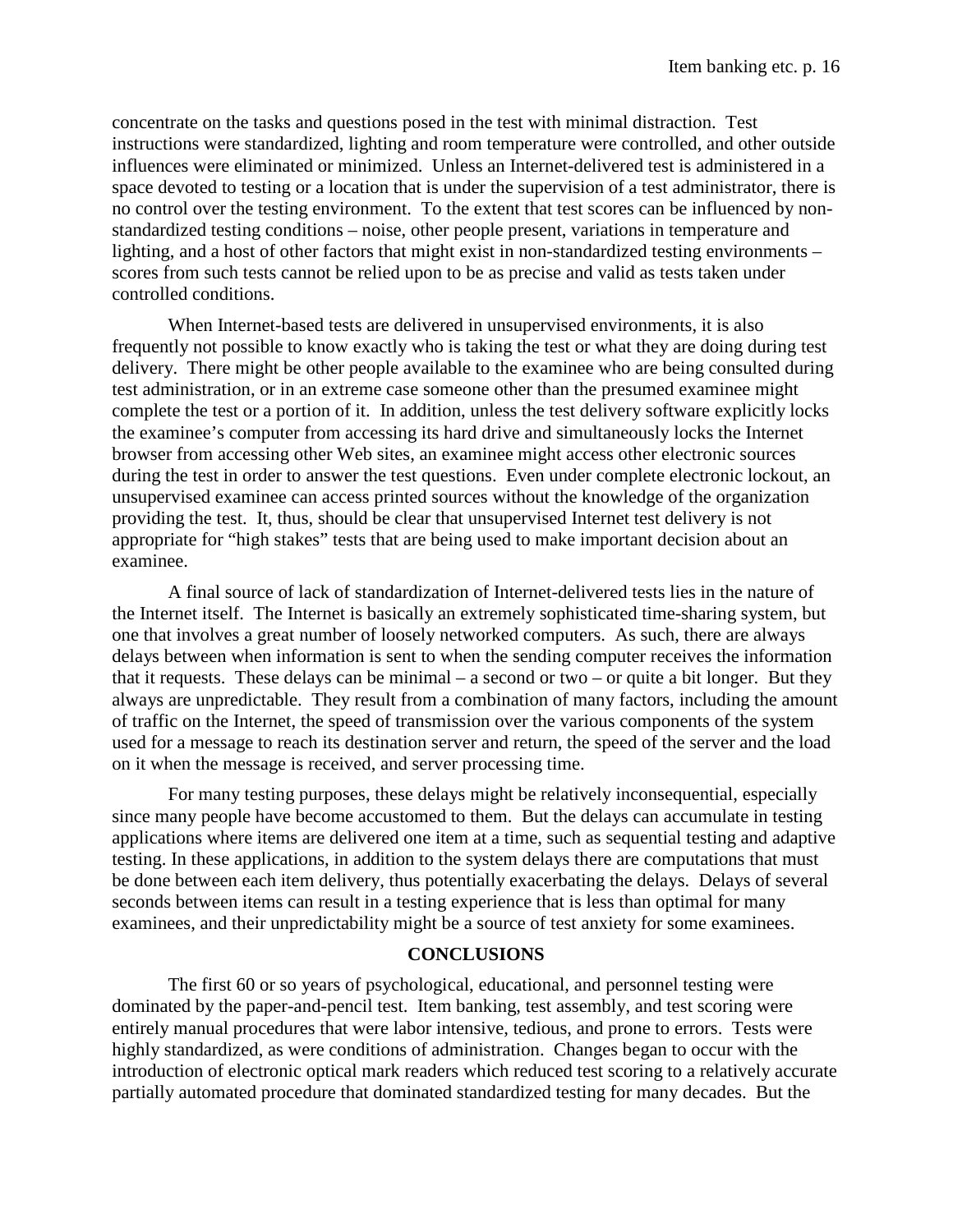introduction of the personal computer in the mid-1980s began a major evolution of testing away from the traditional way of building tests and delivering them.

The years since 1985 have seen computers automate the processes of item banking, test assembly, test analysis, and test delivery. The personal computer allowed the development of new modes of test delivery – random, sequential, and adaptive – and new kinds of test items, The advent of the Internet extended test delivery to any computer that could connect to it, albeit not without some problems.

The result of this evolution of testing is a set of processes that are considerably less labor intensive, more accurate, and more efficient. In the process of this ongoing conversion, a number of questions have arisen, some of which have not yet been satisfactorily studied or even addressed. There are few research questions surrounding computerized item banking and test assembly. The major questions have risen in the context of CBT. In the early days of CBT, it was natural to address the question as to whether CBTs functioned the same as P&P tests. Generally, it was found that they did (Mead & Drasgow, 1993), although early research indicated some differences on reading comprehension tests (e.g., Kiely, Zara, & Weiss, 1986; Mazzeo and Harvey, 1988). However, as CBTs begin to be used to measure constructs that cannot be measured by P&P comparability is no longer an issues and CBTs will have to be validated on their own merits.

There are obviously a host of questions about how to best implement CATs and sequential tests that have resulted in substantial research over the last 20 or 30 years and will continue to do so (for an extensive bibliography of CAT research see http://www.psych.umn.edu/psylabs/catcentral/). CBTs also raise a number of questions about the psychological environment of testing that generally have not been addressed. In the process of creating a test of appropriate difficulty for each examinee, CATs create a different psychological environment than do P&P tests. Does that difference affect examinee performance? PCdelivered tests have virtually no delays between items in comparison to Internet-delivered tests. Do the unpredictable delays in Internet-based testing affect examinees' test anxiety and thereby influence test performance? Do the random variations in the testing environment that occur for unsupervised Internet-based testing affect test scores?

Finally, as the Internet continues to pervade our activities through various electronic devices, some have suggested that certain kinds of psychological measurements (e.g., attitudes, personality variables) can be delivered by portable electronic devices such as PDAs and cellular phones. If these modes of test delivery are implemented, the usefulness of the resulting measurements will have to be carefully scrutinized because of the extremely variable testing conditions under which such measurements will be obtained. As the APA Task Force on Psychological Testing on the Internet (Naglieri, et al., 2004) concluded,

Despite the flash and sparkle of Internet testing, critical questions of the validity of the inferences made from test scores must be demonstrated. This is a fundamental issue of test validity that must be weighed in relation to the ease of availability, cost, and convenience of Internet testing. (p.161)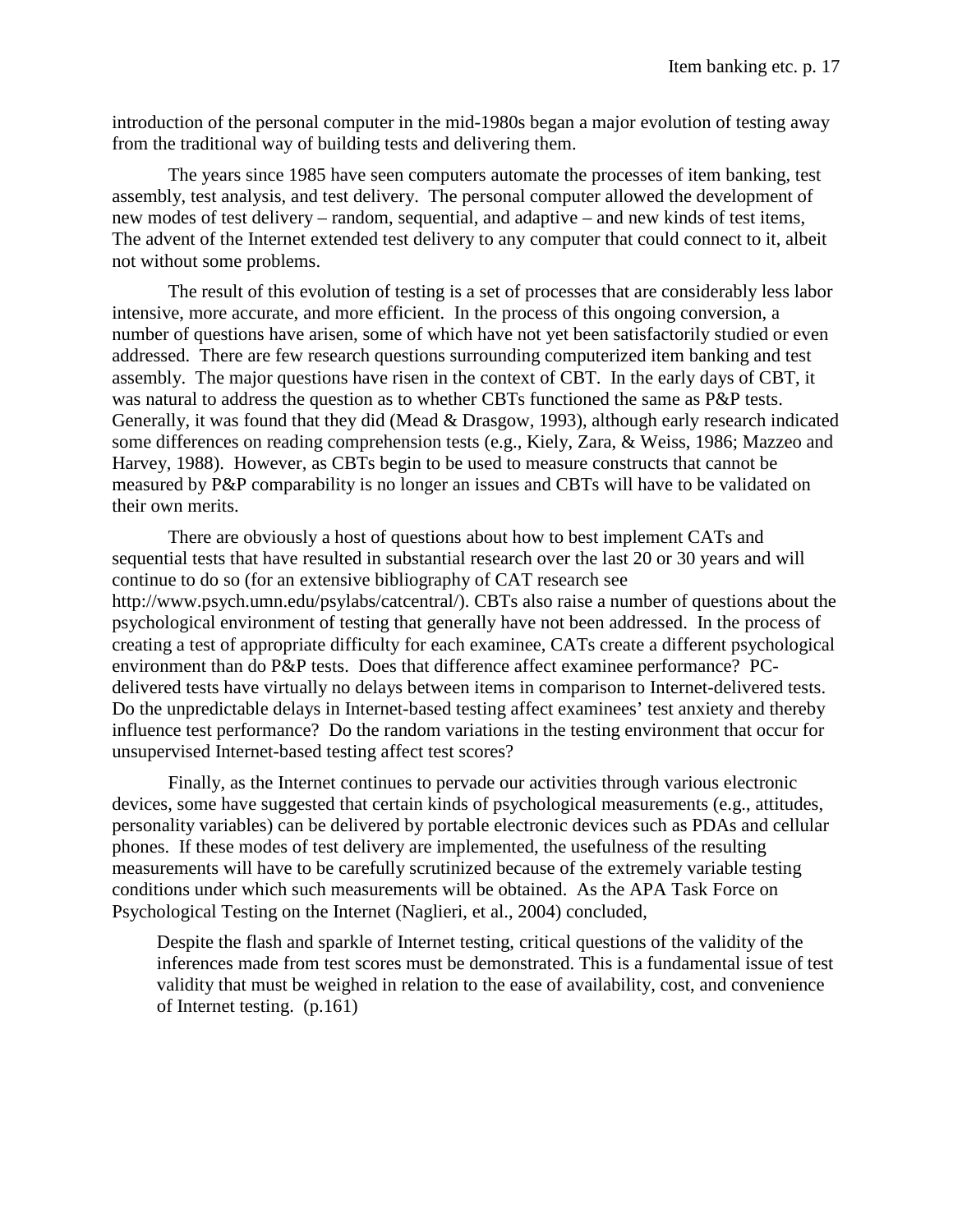#### **REFERENCES**

- Assessment Systems Corporation (1987). *User's manual for the MicroCAT Testing System (2<sup>nd</sup> ed.).* St. Paul MN: Author.
- Assessment Systems Corporation (2010a). *Manual for CATSim: Comprehensive simulation of computerized adaptive testing.* St. Paul MN: Author. Available from http://www.assess.com.
- Assessment Systems Corporation (2010b). *User's manual for the FastTEST 2.0 Item Banking and Test Development System.* St. Paul MN: Author. Available from http://www.assess.com.
- Assessment Systems Corporation (2008). *Manual for the FastTEST Professional Testing System, Version 2.* St. Paul MN: Author. Available from http://www.assess.com.
- Chang, H.-H. & van der Linden, W. J. (2003) Optimal stratification of item pools in *a*-stratified computerized adaptive testing. *Applied Psychological Measurement, 27,* 262-274.
- De Witt, J. J. & Weiss, D. J. (1974). *A computer software system for adaptive ability measurement* (Research Report 74-1). Minneapolis MN: University of Minnesota, Department of Psychology, Computerized Adaptive Testing Laboratory.
- DeWitt, L. J. & Weiss, D. J. (1976). Hardware and software evolution of an adaptive ability measurement system. *Behavior Research Methods and Instrumentation, 8,* 104-107.
- Dieckmann, P., Lippert, A., Glavin, R., & Rall, M. When things do not go as expected: Scenario life savers. *Simulation in Healthcare, 5,* 219-225.
- DuBois, P. H. (1970). *A history of psychological testing*. Boston: Allyn and Bacon.
- Gibbons, R. D., Weiss, D. J., Kupfer, D. J., Frank, E., Fagiolini, A., Grochocinski, V. J., Bhaumik, D., K., Stover, A., Bock, R. D., Immekus, J. C. (2008). Using computerized adaptive testing to reduce the burden of mental health assessment. *Psychiatric Services, 59(4),* 49-58.
- Gosling, S. D. & Johnson, J. A. (Eds.) (2010). *Advanced methods for conducting online research.* Washington D.C.: American Psychological Association.
- Kiely, G. L., Zara, A. R., & Weiss, D. J. (1986). *Equivalence of computer and paper-and-pencil Armed Services Vocational Aptitude Battery tests* (AFHRL-TP-86-13). Brooks Air Force Base, TX: Air Force Human Resources Laboratory.
- Kingsbury, G. G. & Weiss, D. J. (1983). A comparison of IRT-based mastery testing and a sequential mastery testing procedure. In D. J. Weiss (Ed.), *New horizons in testing: Latent trait test theory and computerized adaptive testing*. New York: Academic Press.
- Eggen, T. J. H. M. (1999). Item selection in adaptive testing with the sequential probability ratio test. *Applied Psychological Measurement, 23*, 249-261
- Ferrando, P. J. & Lorenzo-Seva, U. (2007). An item response theory model for incorporating response time data in binary personality items. *Applied Psychological Measurement, 31,* 525–543.
- Letz, R. (2003). Continuing challenges for computer-based neuropsychological tests. NeuroToxicology, *24*, 479–489.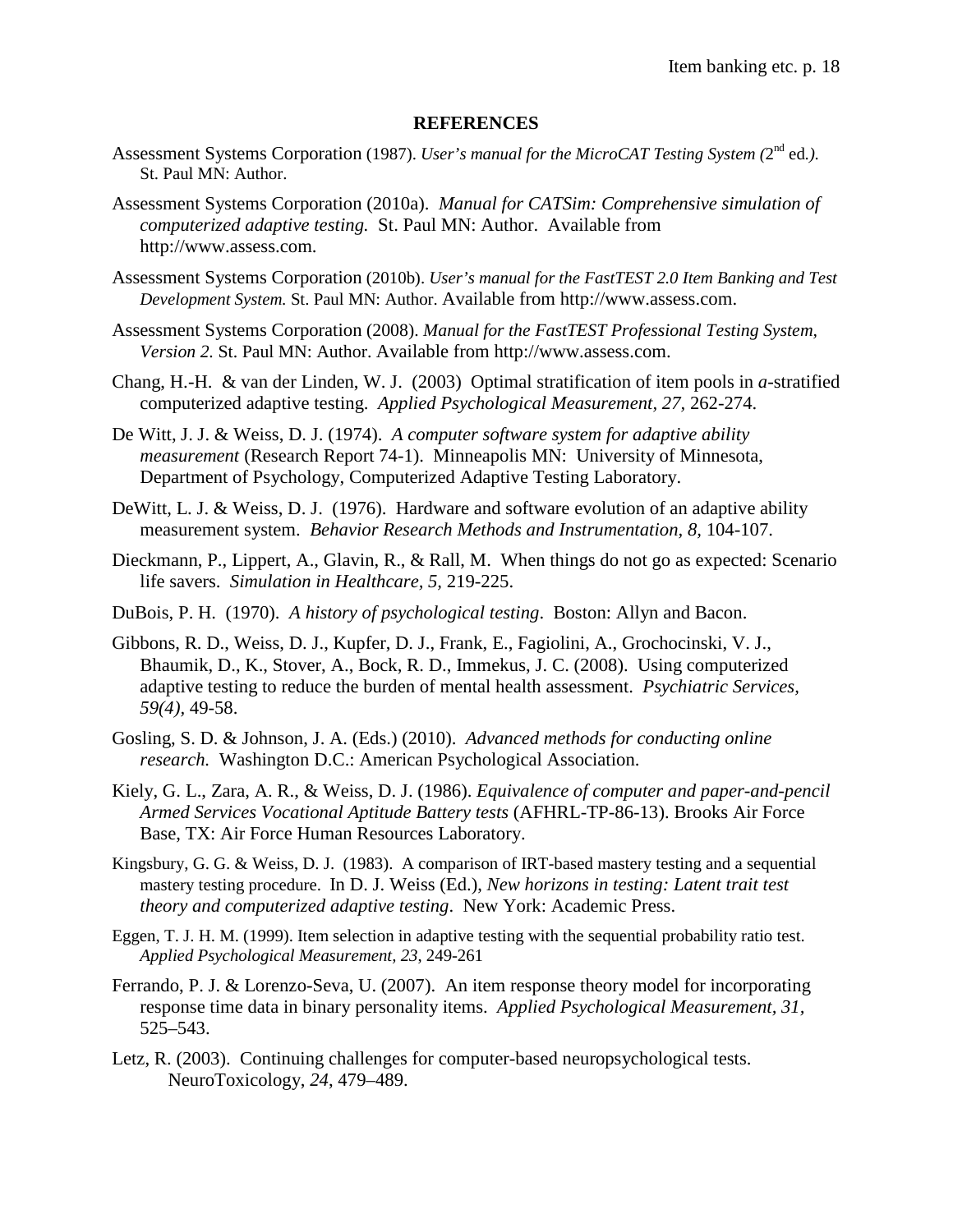- Mardberg, B. & Carlstedt, B. (1998). Swedish Enlistment Battery: Construct validity and latent variable estimation of cognitive abilities by the CAT-SEB*. International Journal of Selection and Assessment, 6,* 107-114.
- Mazzeo, J., & Harvey, A. L. (1988). *The equivalence of scores from automated and conventional educational and psychological tests: A review of the literature*. College Board Report No. 88-8. ETS RR No. 88-21.
- McBride, J. R. & Martin, J. T. (1983) . Reliability and validity of adaptive ability tests in a military setting. In D. J. Weiss (Ed.), *New horizons in testing: Latent trait test theory and computerized adaptive testing*. New York: Academic Press.
- Mead, A.D. (2006). An introduction to multistage testing. *Applied Measurement in Education, 19,*185-187
- Mead, A. D., & Drasgow, F. (1993). Equivalence of computerized and paper-and-pencil cognitive ability tests: A meta-analysis. *Psychological Bulletin, 114,* 449-458.
- Moreno, K. E., & Segall, O. D. (1997). Reliability and construct validity of CAT-ASVAB. In W. A. Sands, B. K. Waters, & J. R. McBride (Eds.). *Computerized adaptive testing: From inquiry to operation* (pp. 169-179). Washington DC: American Psychological Association.
- Naglieri, J. A., Drasgow, F., Schmit, M., Handler, L., Prifitera, A., Margolis, A., & Velasquez, R. (2004). Psychological testing on the Internet: New problems, old issues. *American Psychologist, 59,* 150-162.
- Reckase, M. D. (1983). A procedure for decision making using tailored testing. In D. J. Weiss (Ed.), *New horizons in testing: Latent trait theory and computerized adaptive testing* (pp. 237-254). New York: Academic Press.
- Reeve, B. B., Hays, R. D., Bjorner, J. B., Cook, K. F., Crane, P. K., Teresi, J.A.., Thissen, D., Revicki, D. A., Weiss, D. J., Hambleton, R. K., Liu, H., Gershon, R., Reise, S. P., Lai, J., Cella, D. (2007). Psychometric evaluation and calibration of health-related quality of life item banks: Plans for the Patient-Reported Outcomes Measurement Information System (PROMIS). In The Patient-Reported Outcomes Measurement Information System (PROMIS) Overview and Developmental Work, 2004-2006. *Medical Care,45(5)* Suppl 1:S22-S31.
- Reise, S. P., & Henson, J. M. (2000). Computerization and adaptive administration of the NEO PI-R. *Assessment, 7,* 347-364.
- Thompson, N. A. (2008). A proposed framework of test administration methods. Journal of Applied Testing Technology, *9(5)*. Available at http://www.testpublishers.org/mc/page.do?sitePageId=112031&orgId=atpu
- Timminga, E., van der Linden, W. J., & Schweizer, D. A. (1996). *ConTEST 2.0: A decision support system for item banking and optimal test assembly* [Computer program and manual]. Groningen, The Netherlands: iec ProGAMMA.
- Vale, C. D. (2006). Computerized item banking. In S. M. Downing & T. M. Haladyna (Eds.), *Handbook of test development.* Mahwah NJ: Erlbaum.
- Wainer, H. (2000) (Ed.). *Computerized adaptive testing: A primer* (2<sup>nd</sup> ed.). Hillsdale NJ: Erlbaum.